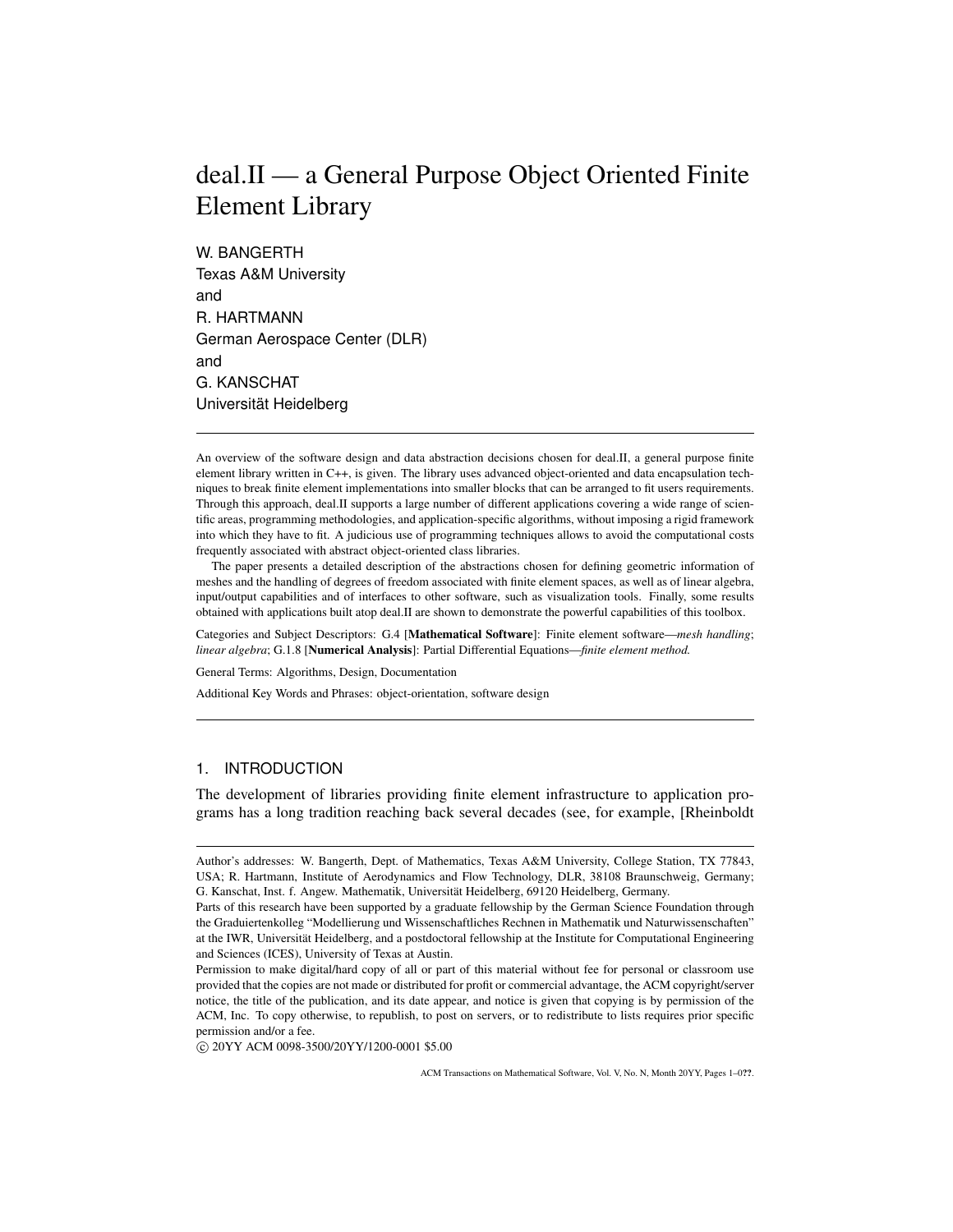and Mesztenyi 1980; Bank 1998]), and can be witnessed by the plethora of such libraries that can be found by a search of the world wide web. However, the design of only very few of these libraries turns out to be sufficiently general to support more than the one or two applications it was written for initially, and even fewer of the available libraries are structured and documented well enough to allow their application beyond the group of its developers. Consequently, the design of successful and widely applicable finite element libraries appears to be a hard problem. In this paper, we will examine some of the abstractions and design decisions used in deal.II, an Open Source finite element library that has found significant use with scientists not affiliated with its developers, and that has enjoyed continuous growth since its inception in 1997. It can thus be considered one of the libraries that seem to have survived the test of time.

deal.II is an object-oriented class library providing all tools needed for simulations with the finite element method. Using the structuring means of C++, the different objects used in such a simulation program are well separated, allowing for a wide variation of applications without sacrificing program structure or increasing susceptibility to programming errors. In particular, the strict separation of meshes, finite element spaces and linear algebra classes allows for a very modular approach in programming applications built on deal.II, and to combine the provided functionality in many different ways, suiting the particular needs of an application.

The development of deal.II (and its predecessor DEAL) was initiated by the need for a software tool for research in novel adaptive and high-performance finite element schemes of a number of areas. Most available software tools would either be tuned to performance, but be specialized to one class of applications, while others offer flexibility and generality at a significant waste of memory and computing power. In addition, very few packages were publicly available at the time. Therefore, DEAL filled a gap when its design began in 1992 and was the software basis of the development of goal oriented error estimation and adaptive methods for partial differential equations [Becker and Rannacher 1998; Kanschat 1996; Suttmeier 1996]. However, by 1997, it became clear that some concepts of DEAL had become too cumbersome, and that important improvements could be made by building on the then recent developments in the C++ programming language [Stroustrup 1997] and compilers for it, in particular mature support for templates and the standard template library [Stepanov and Lee 1995; Plauger et al. 2000]. Therefore, a fresh start was made with the new implementation of deal.II.

deal.II has been used in a large number of projects since then, first in mathematical research on error estimation [Bangerth and Rannacher 2003] and discontinuous Galerkin methods [Hartmann 2002; Kanschat 2006, and references found there], then in other areas of academic research, applied sciences, and industrial projects, some of which are mentioned in Section 7. It is available for download from http://www.dealii.org/ under an Open Source license since early 2000 and has gathered some popularity since then. This web site also features an extensive online documentation, encompassing a comprehensive reference manual as well as a tutorial for beginners.

The library is decisively not designed to solve certain applications. Rather, it is intended to serve as a toolbox containing whatever is needed to write a finite element application program. The main tasks of a finite element program (even for complex nonlinear problems) usually are:

(1) Setting up a mesh and the finite element space,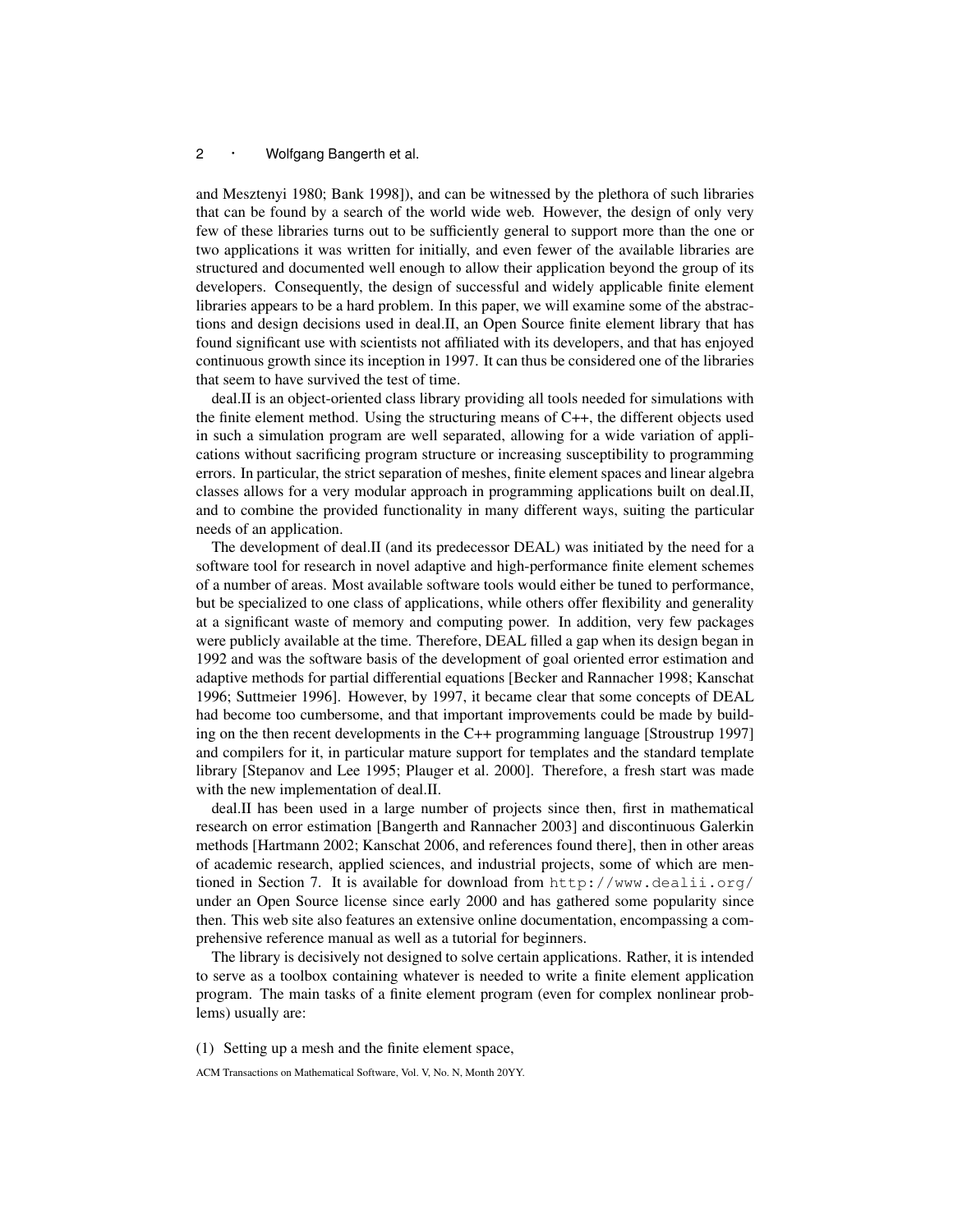



Fig. 1. An overview of the collaboration between the most important classes in deal.II. Abstract base classes and groups of classes are shown in italics. The discussion in this article roughly follows this figure from left to right.

- (2) Assembling a discrete linear or linearized system of equations,
- (3) Solving this linear system, and
- (4) Postprocessing by numerical evaluation of the solution or visualization.

All of these tasks are supported by deal.II, either directly or (for instance in the case of visualization) by interfaces to third party software. To achieve this goal, the library strives to provide a large number of classes and tools that are typically needed for and found in finite element software. While they are designed to cooperate, they do not enforce a particular model or framework for their use, but rather allow programmers to use them in ways appropriate for the structure of a code as dictated by its application area, solution scheme, and software design strategy.

Given the size of the library of about 300,000 lines of code this article is not intended to be a comprehensive description of the library, but rather a description of the software design considerations underlying deal.II, the data abstractions influencing our choice of separating functionality into object-oriented classes, and how they interact. We will demonstrate the use of a few of the objects within the library in small code fragments that show the way of programming with deal.II.

The remainder of this article is structured roughly following the collaboration diagram shown in Fig. 1: Section 2 is devoted to the central building blocks of every finite element code, in particular meshes (represented by the Triangulation class), shape function spaces (class FiniteElement), and degrees of freedom (class DoFHandler). Section 3 discusses how these basic classes are used to build the linear systems arising from the discretization of partial differential equations (classes Quadrature, Mapping, and FEValues). The structures used for efficient linear algebra are described in Section 4. Section 5 lists the connections deal.II offers to other software packages, in particular preand postprocessing options available with deal.II. We give an overview over the available documentation in Section 6. Section 7 contains a brief description of some of the many applications built on the library. We conclude with Section 8.

## 2. MESHES, FINITE ELEMENT CLASSES, AND DEGREES OF FREEDOM

Since deal.II was designed to offer as much flexibility as possible with reasonable effort, the support of finite elements is split over several classes that can be combined in different ways. In particular, the requirement of using nearly arbitrary finite element types of variable order made it necessary to separate mesh objects from element related data. In this section, we discuss which parts of the library organize the geometric and topological structure of the finite element space as well as the auxiliary classes combining these properties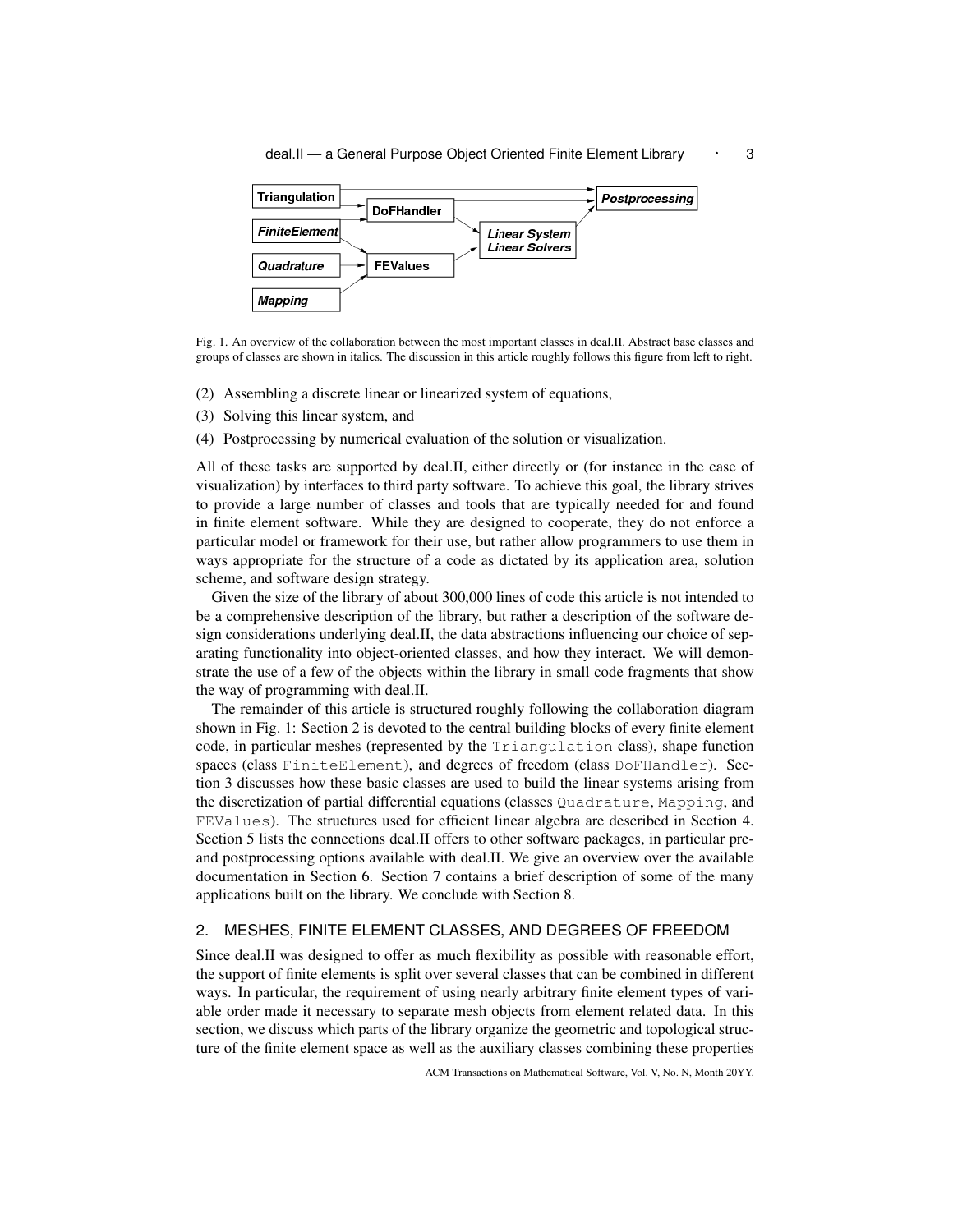```
Triangulation<dim> triangulation;
GridGenerator::hyper_cube(triangulation);
triangulation.refine(2);
```
## Listing 1. Creating a mesh of arbitrary dimension.

again.

#### 2.1 Mesh classes and iterators

The central class in all finite element codes describes the mesh. For historical reasons, in deal.II this class is called Triangulation, although the cells it provides are line segments (1D), quadrilaterals (2D), and hexahedra (3D). The triangulation class, as almost the entire library, is organized such that the space dimension is chosen by a template parameter [Bangerth 2000]. Consequently, it is possible to write codes independent of the space dimension, enabling users to develop and test a program in 2D, and later run it in 3D without changes. An example of the creation of a Triangulation object is shown in Listing 1. Here, the dimension is deliberately left as a template parameter of the enclosing function. A hyper cube  $[0, 1]^{dim}$  (i.e., the unit line, unit square, or unit cube, depending on the value of the template parameter  $\dim$ ) is generated and refined uniformly twice into  $4<sup>dim</sup>$  mesh cells. Note that the dimension is a compile-time constant. Thus, the compiler can optimize on it, and there will be no run-time checks on the dimension impeding performance (unlike in many other libraries such as DiffPack [Langtangen 2003], libmesh [Kirk et al. 2006], or OOFEM [Patzak and Bittnar 2001], where the space dimension is a ´ run-time parameter).

One of the original goals in the development of deal.II was support for adaptive meshing, including both mesh refinement and coarsening. For this purpose, triangulation objects do not only store the respective finest cells, but also their (now inactive) ancestors. Consequently, a triangulation can be thought of as a collection of trees, where the cells of the coarsest mesh form the roots and children branch off their parent cells. The present version of deal.II supports regular (bisection) refinement of cells, leading to 2, 4, or 8 children per cell in 1D, 2D, and 3D, respectively. The cells of a triangulation therefore form binary trees, quad-trees, or oct-trees, respectively [Rheinboldt and Mesztenyi 1980], where the terminal nodes correspond to the active cells, that is, the cells without children forming the mesh in the usual meaning. The non-terminal nodes correspond to inactive cells, i.e. to cells that have children and belong to the mesh hierarchy, but not to the mesh itself. A simple example of an adaptively refined 2D mesh along with its tree of cells and a more complex 3D mesh is shown in Figure 2. The individual levels of these cell trees also form a natural hierarchy for multilevel methods with their obvious importance to the solution of partial differential equations; this feature is exploited in other parts of the library.

In order to create such a triangulation we start with a coarse mesh, that can either be generated by deal.II itself in simple cases, or can be read from a file in several mesh file formats (see Section 5). The cells of this mesh are then refined recursively, either globally or individually. In typical finite element simulations, local refinement is controlled by error estimators, yielding a powerful tool for efficient simulations (see [Bangerth and Rannacher 2003]).

Since unstructured meshes do not have a natural, sequential numbering, mesh cells in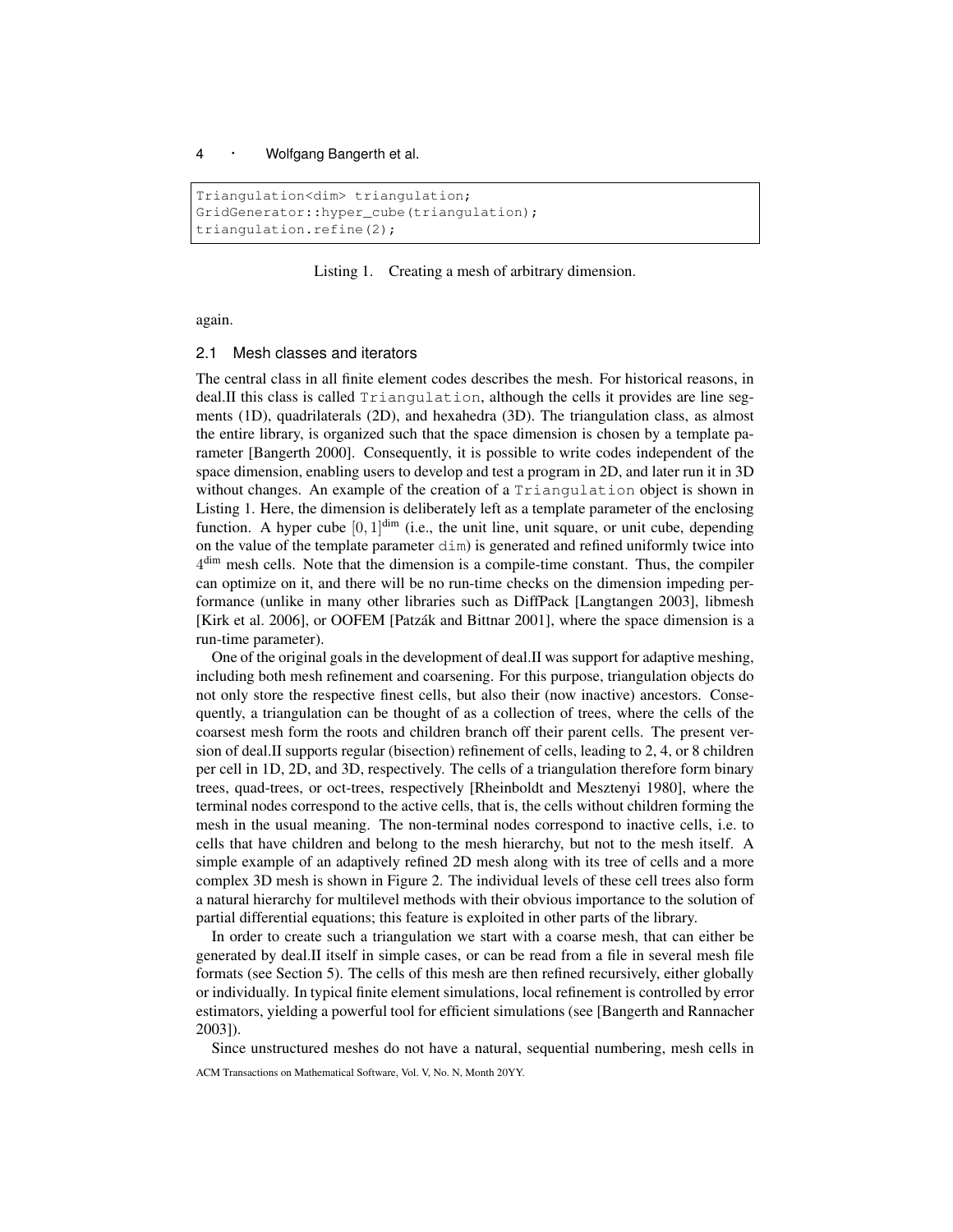

Fig. 2. A simple two-dimensional mesh with cells numbered based on their refinement level and index within a level (left) and the corresponding quad-tree of cells (middle). A complex three-dimensional mesh (right).

```
double average_mesh_size = 0;
for (Triangulation<dim>::active_cell_iterator
      cell = triangulation.begin_active();
    cell != triangulation.end(); ++cell)
 average_mesh_size += cell->diameter();
average_mesh_size /= triangulation.n_active_cells();
```


deal.II are accessed by iterators instead of indices. To this end, the Triangulation class provides STL-like iterators that "point" to objects describing cells, faces, edges, and other objects of a mesh. Separate iterator types indicate operations on all objects, only the active subset, and objects satisfying other additional properties. Using these concepts, a loop over all active cells of a triangulation can be written as in Listing 2.

As a final remark, we note that triangulations in deal.II only store geometric (the location of vertices) and topological information (how vertices are connected to edges and cells, and neighborship relations between cells). On the other hand, Triangulation objects do not know about finite elements, nodal data, linear systems, etc. It is therefore possible to use the same triangulation object for a number of purposes at the same time.

#### 2.2 Finite element descriptions

In the mathematical literature, finite element spaces are usually described by a tuple  $(\hat{\mathcal{P}}, \hat{\mathcal{N}})$ of a shape function space  $\hat{\mathcal{P}}$  and a set of node functionals  $\hat{\mathcal{N}}$  on the reference cell  $\hat{K}$  [Ciarlet 1978; Brezzi and Fortin 1991; Brenner and Scott 2002]. In deal.II, the reference cell is always the hypercube  $[0, 1]^d$ . The node functionals form a basis for the dual space  $\hat{\mathcal{P}}^*$ . Together with a mapping  $F_K$  from the reference cell  $\hat{K}$  to the actual mesh cell K and rules for the mapping of  $\hat{\mathcal{P}}$  and  $\hat{\mathcal{N}}$  to  $\mathcal{P}$  and  $\hat{\mathcal{N}}$  on K, these completely describe a parametric definition of a finite element space. Alternatively, in a non-parametric description, the spaces  $P$  and  $N$  may be defined on the mesh cell K directly in special cases.

The class structure of deal.II closely follows the definition of parametric elements. We will discuss the definition of polynomial spaces and nodal functionals in the following two subsections. Due to their close relationship, both these concepts are implemented by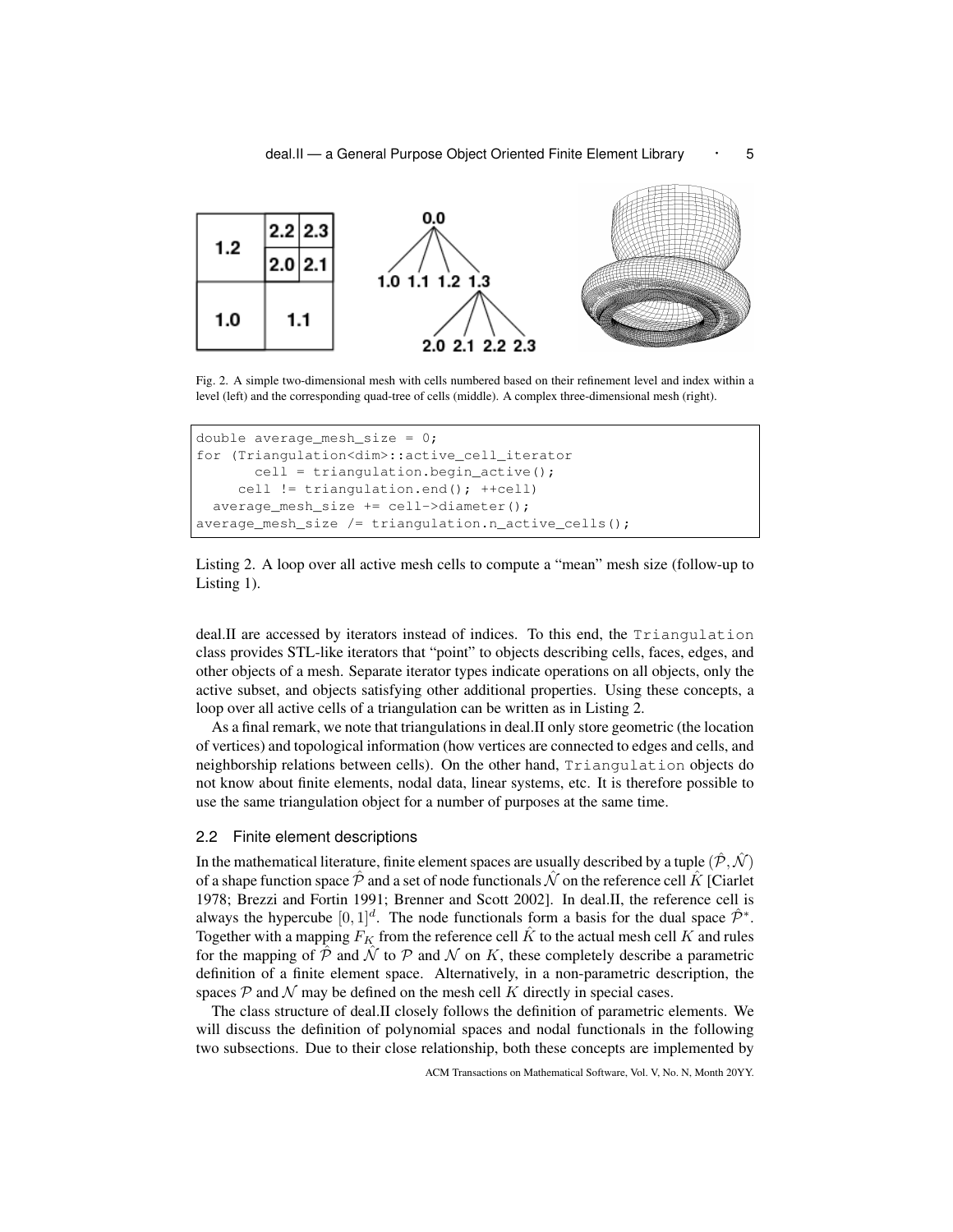classes derived from the FiniteElement class. We defer the discussion of mappings to Section 3.2.

2.2.1 *Finite element spaces.* At present, the following types of finite element spaces are supported by providing shape functions that span the space:

—Tensor product elements  $\hat{\mathcal{P}} = \mathbb{Q}_k = \text{span} \{ \hat{\mathbf{x}}^{\alpha} : 0 \le \alpha_i \le k, 0 \le i \le d \}$  of arbitrary polynomial degree k. In  $\mathbb{R}^d$ , these are polynomials of the form

$$
\hat{\varphi}_j(\hat{x}_1,\ldots,\hat{x}_d)=p_{j_1}(\hat{x}_1)p_{j_2}(\hat{x}_2)\cdots p_{j_d}(\hat{x}_d),
$$

where the one-dimensional polynomials  $p_i$  are of maximal degree k. Both hierarchical polynomials or Lagrange interpolation polynomials for arbitrary sets of support points may be used for the one-dimensional basis. The representation above already suggests an efficient implementation in arbitrary dimensions and up to arbitrary order, without having to actually write down the form of d-dimensional shape functions.

By choosing the node functionals  $\hat{N}$  appropriately (see the discussion of Fig. 3 below), these elements exist both in a globally continuous form ("continuous Galerkin" or "CG elements") as well as a variant that is entirely discontinuous across cell faces ("discontinuous" or "DG elements").

- —Elements  $\hat{\mathcal{P}} = \mathbb{P}_k = \text{span} \{ \hat{\mathbf{x}}^{\alpha} : 0 \leq |\alpha| \leq k \}$  of polynomial degree k.  $\mathbb{P}_k$  may be represented by a monomial basis or by a Legendre basis which allows for diagonal mass matrices on parallelograms. Since this space cannot be guaranteed to be globally continuous on quadrilateral/hexahedral meshes, these elements exist only in an entirely discontinuous variant.
- -The vector-valued Raviart/Thomas element  $\hat{\mathcal{P}} = RT_k$  of arbitrary degree k, suitable for the mixed discretization of the Laplacian and some flow problems. This element, while not continuous at faces between mesh cells, has continuous normal components. Consequently, its divergence exists everywhere and the element is conforming with the space  $H(\Omega, \text{div}).$
- -The  $H(\Omega, \text{curl})$ -conforming, vector-valued element by Nedelec with continuous tangential components, widely used in the discretization of Maxwell's equations [Castillo et al. 2005].
- —Elements where individual vector components are composed from simpler elements. For example, in the discretization of the mixed Laplacian, a common choice is the combination  $\hat{\mathcal{P}} = RT_k \times DG\mathbb{Q}_k$  of Raviart-Thomas and discontinuous tensor-product elements. deal.II provides a class that is able to construct this  $d + 1$ -dimensional element from its two building blocks. Similarly, the space  $\hat{\mathcal{P}} = [\mathbb{Q}_k]^d$  of d-dimensional  $H^1$ -conforming shape functions appropriate for second order equations and systems is composed of d copies of a scalar  $\mathbb{Q}_k$  element.

The part of the finite element interface pertaining to shape functions spanning the finite dimensional spaces on the reference cell is shown in Listing 3. The first two functions provide the values and gradients of shape function  $i$  at a point  $p$  on the reference cell (represented by a dim-dimensional point object). Similar functions exist for higher derivatives as well as for vector valued finite elements. Note that the gradient is a vector of fixed dimension dim, and is represented as a dim-dimensional tensor of rank 1 (the matrix of second derivatives would correspondingly be represented by the data type  $Tensor < 2$ ,  $dim >$ ).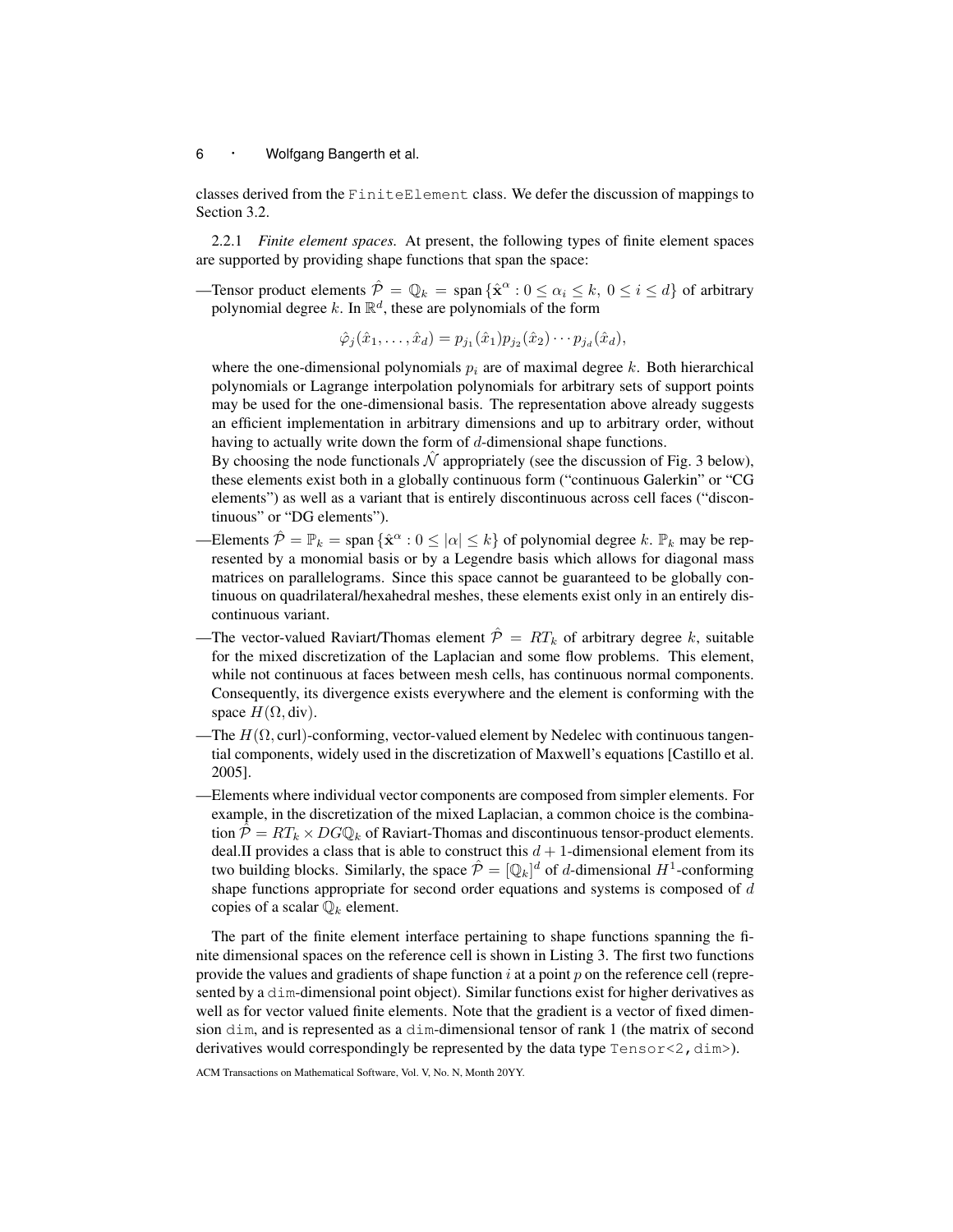deal.II — a General Purpose Object Oriented Finite Element Library • 7

```
template <int dim>
class FiniteElement {
 public:
   virtual double shape_value(const unsigned int i,
                               const Point<dim> &p) const =0;
   virtual Tensor<1,dim> shape_grad(const unsigned int i,
                                     const Point<dim> &p) const =0;
   // ...
   virtual void fill_fe_values(InternalData &, ...) const =0;
};
```
Listing 3. The most important parts of the interface of the finite element base class as pertaining to the description of shape functions on the reference cell.

Derived classes implementing concrete finite element spaces have to override the abstract interface laid out above. It is clear that the use of virtual functions of such fine granularity is very expensive. Consequently, the library strives to use the more powerful function fill fe values provided by finite element classes that provides data for the FEValues objects discussed in Section 3.3 below and computes shape function values, derivatives, etc. at a number of quadrature points at once. This sort of data is transferred between the various involved classes in an object of type InternalData.

It is the task of the implementation of a new finite element to design  $fill\_fe\_values$ as efficiently as possible. Typical optimizations applied here are the use of Horner's scheme to compute values and derivatives of polynomials at once. Further improvements rely on the special structure of the element. The function values of tensor product elements for instance can be computed very efficiently all at once, if the values of the one-dimensional polynomials are evaluated for each space direction and then these values are multiplied.

2.2.2 *Node functionals.* Node functionals are used in two ways in the description of finite elements. The first is in order to define a basis of the finite dimensional space: Basis functions  $\hat{\varphi}_i$  are chosen such that  $\hat{N}_j(\hat{\varphi}_i) = \delta_{ij}$  for all  $\hat{N}_j \in \hat{\mathcal{N}}$ ; note that this relation holds for the basis of the shape function space on each cell as well as for the finite element space as a whole, where the indices i and j range up to the number of degrees of freedom on the reference cell and in the complete mesh, respectively. This use is most frequently implicit: almost all finite element packages describe finite element spaces as the span of a given number of shape functions, rather than in some more abstract way. deal.II is no exception to this rule.

The second use is more practical: By defining node functionals, we can associate degrees of freedom with finite element solutions. To this end, a finite element needs to describe the number of degrees of freedom per vertex, edge, face, and interior for each cell. For example, in 2D, a continuous bicubic element would have one degree of freedom per vertex, two per line, and four per cell interior. Figure 3, shows the locations of degrees of freedom for a few simple elements. This kind of information is consumed by the DoFHandler class described in the next section.

Of particular importance are degrees of freedom on the boundary of the cell, since they establish the continuity of finite element functions on the whole mesh by being shared between cells. Vice versa, the global continuity of such a function is already determined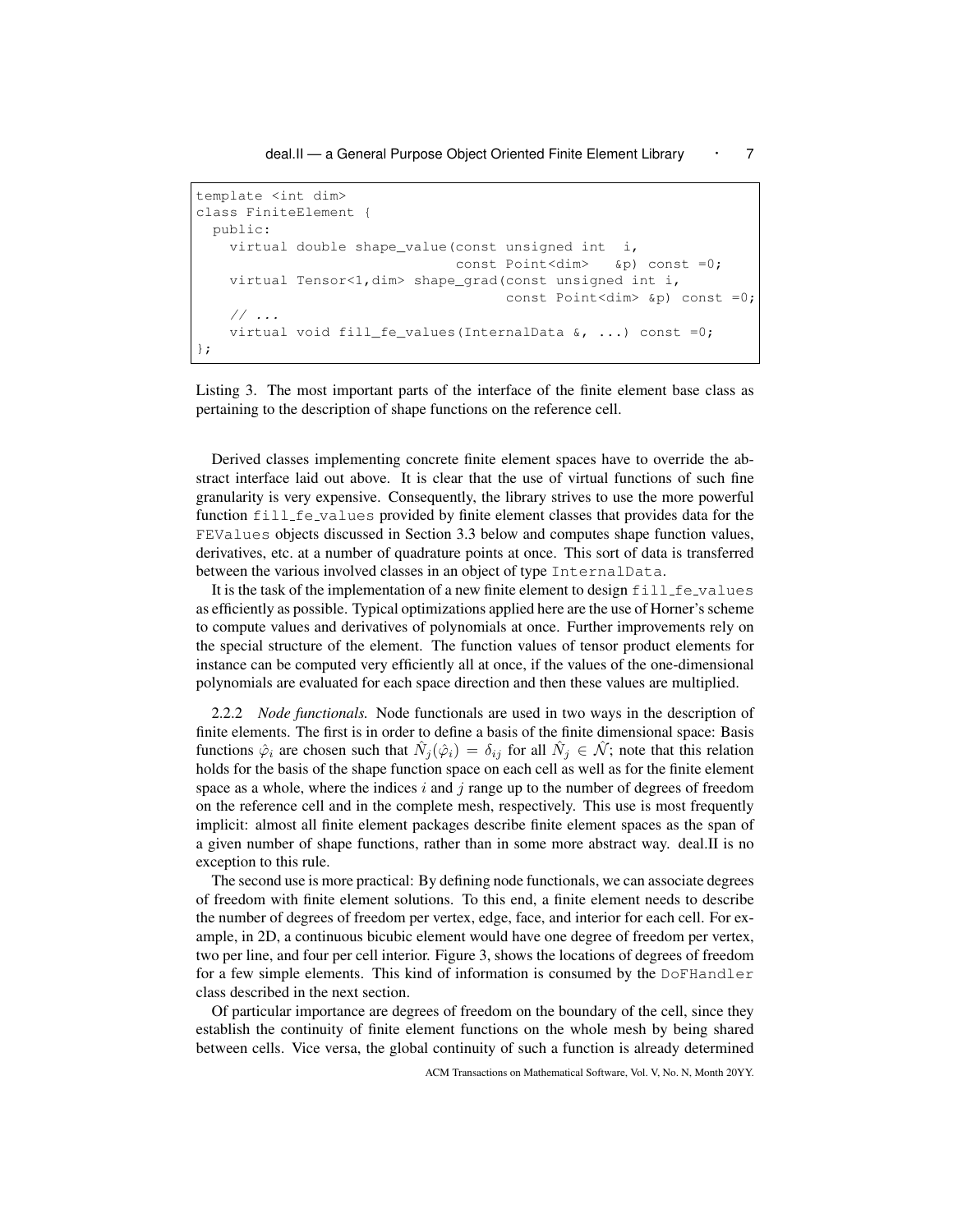8 · Wolfgang Bangerth et al.



Fig. 3. Degrees of freedom of the standard (left) and discontinuous  $\mathbb{Q}_3$  elements (middle), as well as lowest order Nedelec elements (right). Filled circles indicate node functionals requiring continuity across a face, open circles have no such requirements. Arrows denote continuity only of the indicated vector component.

```
template <int dim>
class FiniteElement {
 public:
    // ... as above
    const unsigned int dofs_per_vertex;
    const unsigned int dofs_per_line;
    const unsigned int dofs per quad;
    const unsigned int dofs_per_hex;
    const unsigned int dofs_per_cell;
    const FullMatrix<double> & interface_constraints () const;
};
```
Listing 4. The parts of the interface of the finite element base class concerning node functionals and continuity between cells.

by the distribution of degrees of freedom on the surface of the mesh cells. We call this the topology of the element. Figure 3 shows that several degrees of freedom may be located on a single geometrical item (in this case edges). Furthermore, the figure also shows that degrees of freedom, even if they denote interpolation points physically located on the boundary of a cell, may still logically be interior degrees of freedom if they don't imply continuity conditions, like in the case of discontinuous elements in the middle; for the shown discontinuous element, all 16 degrees of freedom are logically interior to the cell.

Listing 4 shows the part of the finite element base class interface that corresponds to node functionals. The constant data members are set by the constructor of the class based on information passed down by derived classes, and describe the logical location of degrees of freedom. The main use of this information is in allocating global indices for the degrees of freedom, as explained in the next section.

The frequently-used value  $\text{dofs\_per\_cell}$  is computed from the previous elements; for example, in 2D, dofs\_per\_cell =  $4*$ dofs\_per\_vertex +  $4*$ dofs\_per\_line + dofs per quad. Finally, the function interface constraints returns interpolation constraints for hanging node constraints between cells if one cell is more refined than one of its neighbors and is used in the ConstraintMatrix class (see Section 3.4 below).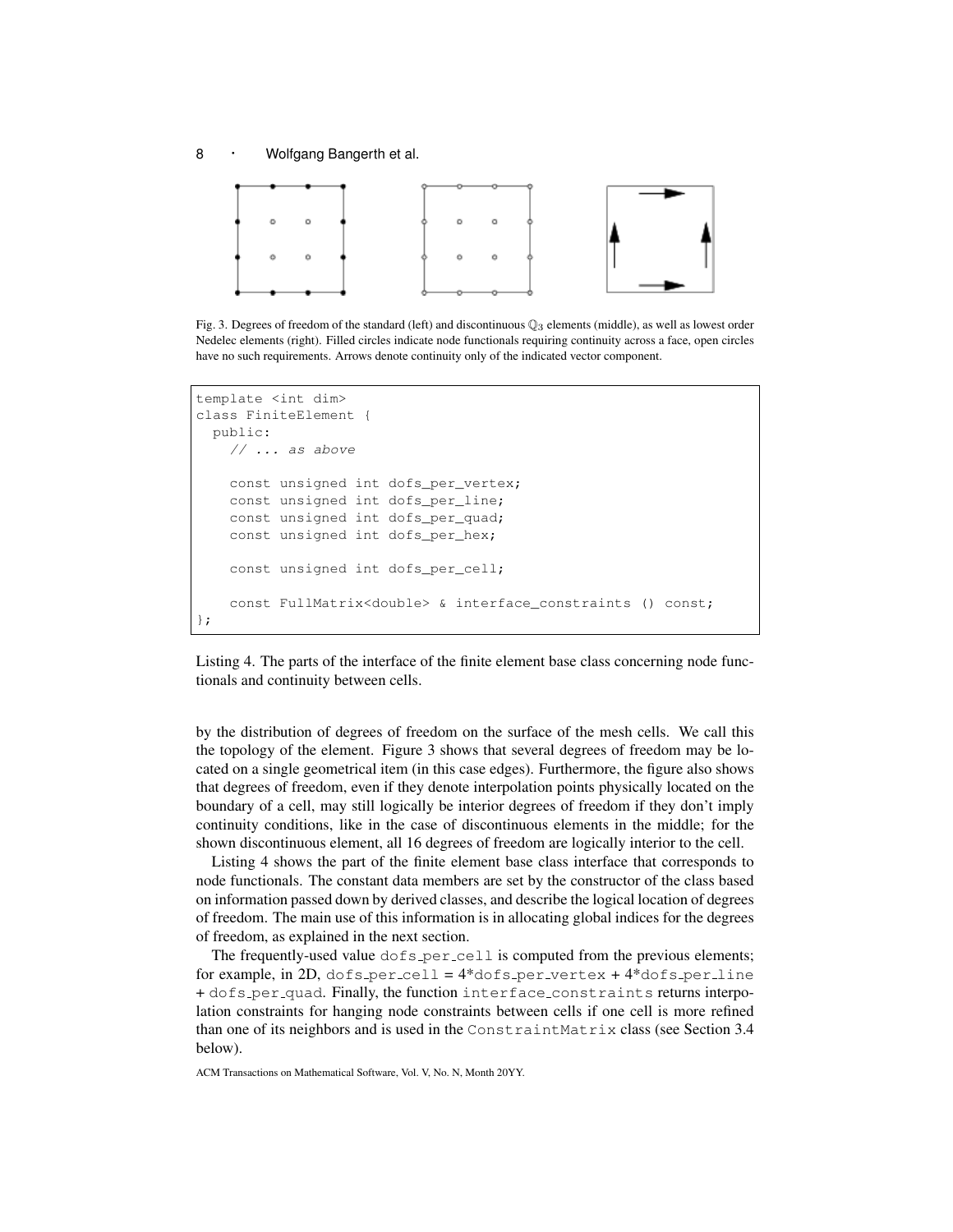

Fig. 4. Depictions of global enumerations of degrees of freedom on the mesh shown in Fig. 2 for  $\mathbb{Q}_1$  elements with degrees of freedom associated with vertices (left) and lowest order Nedelec elements with degrees of freedom on cell faces (right).

## 2.3 Degrees of freedom handler

A global description of a finite element space is obtained by combining the geometric information on the location and connection of cells provided by a Triangulation with the local description and topology of degrees of freedom on a single cell introduced in Section 2.2.2, to provide a global enumeration of the degrees of freedom (DoFs) of a finite element space. Fig. 4 shows such enumerations for the simple mesh presented in Fig. 2 for two different finite elements. (Due to hanging nodes, the corresponding spaces are not conforming here; the algorithms used in deal.II to treat this are described in Section 3.4.)

Most finite element packages store the global numbers of degrees of freedom within the triangulation itself, sometimes even together with nodal data and/or matrix entries. However, such a data storage scheme severely restricts the use of these objects. For example, it does not allow to associate different finite element spaces with the same triangulation within a program, and it requires that the number of data vectors that need to be stored be hard-coded into the triangulation.

To avoid these limitations, deal.II separates this information (in a way somewhat similar to DiffPack [Langtangen 2003]). To this end, the class  $\text{DoFHandler}$  provides a global enumeration of degrees of freedom, given a Triangulation object describing the mesh and a FiniteElement object describing the association of degrees of freedom with vertices, faces, and cells as described above. A typical code fragment for initializing a DoFHandler based on the triangulation of Listing 1 is shown in Listing 5. With this global enumeration of DoFs, it is up to application programs to allocate as many vectors and matrices as necessary to solve a particular problem, and to associate the entries of matrices and vectors with the indices of degrees of freedom. It is also easily possible to associate an arbitrary number of DoFHandler objects with the same triangulation, possibly representing a number of different finite elements on the same mesh. (Note though, that a similar effect can be achieved using the deal.II class FESystem that provides a simple interface for combining simpler elements to form more complex, vector-valued elements suitable for systems of equations.)

By default, the DoFHandler class "distributes" degrees of freedom by walking over all cells in the order in which the triangulation presents them, and enumerates all DoFs not previously encountered. This often leads to a more or less random ordering that is sometimes undesirable, for example if ordering-dependent preconditioners (such as SSOR) or solvers (such as marching solvers for advection dominated problems, or sparse direct solvers) are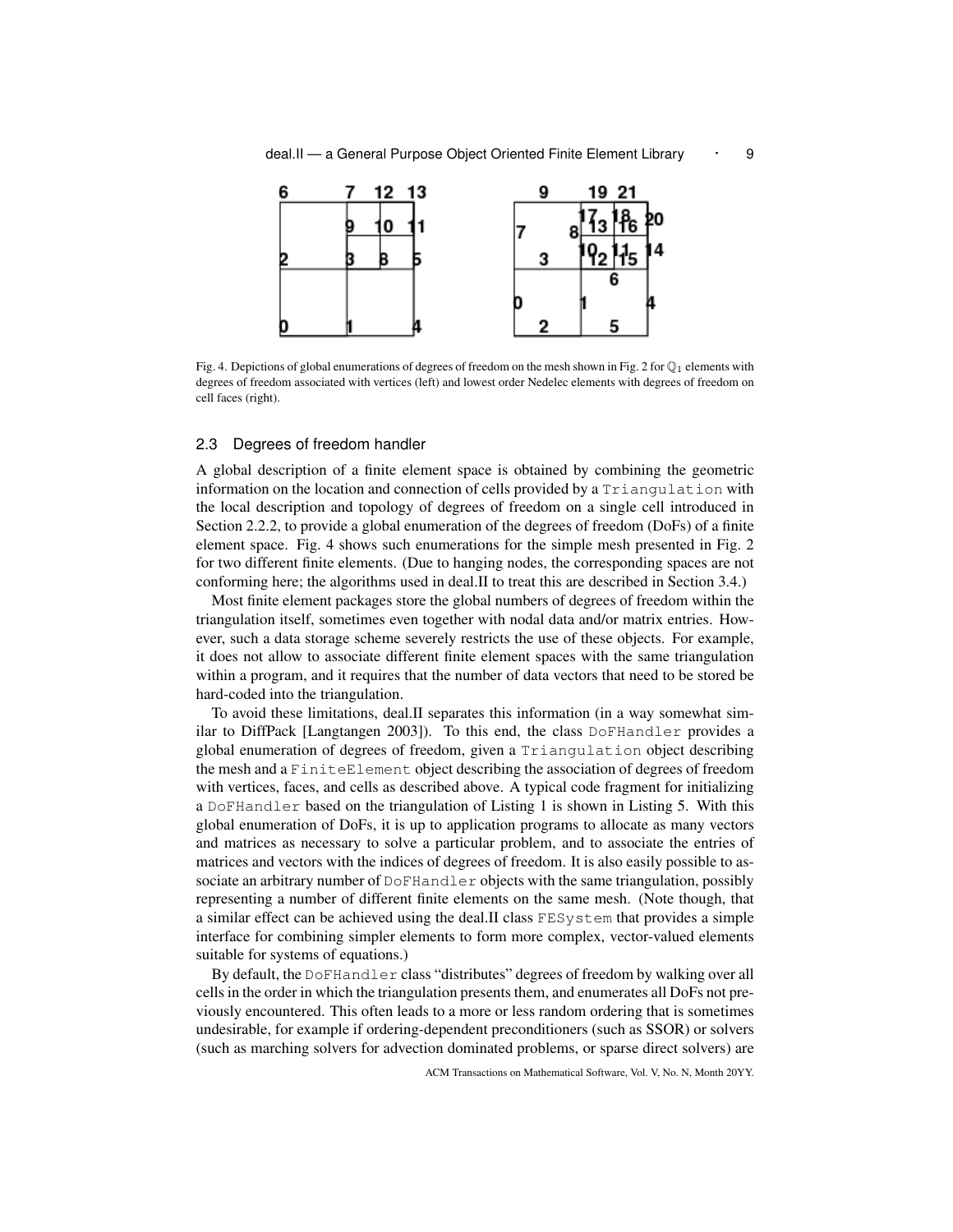```
FE_Q<dim>
finite_element(3);
DoFHandler<dim> dof_handler(triangulation);
dof_handler.distribute_dofs(finite_element);
DoFRenumbering::Cuthill_McKee(dof_handler);
```
Listing 5. Initialization of a DoFHandler for  $\mathbb{Q}_1$  elements as shown in Fig. 4, followed by bandwidth-reducing renumbering using the algorithm of Cuthill-McKee (follow-up to Listing 1). The argument to the finite element class indicates the polynomial degree; here, we select (bi-, tri-)cubic elements.

used. The DoFRenumbering namespace of deal.II therefore provides algorithms for resorting degrees of freedom once they have been initially distributed. Among the methods offered are the bandwidth reducing algorithms by Cuthill and McKee as well as downwind numbering techniques for advection problems.

deal.II also contains two variants to the DoFHandler class. The first assigns degrees of freedom on each refinement level of the mesh (i.e. on *all* cells of the cell-tree, not only the terminal ones), allowing for multilevel preconditioners as in [Bramble 1993; Hackbusch 1985] and in [Gopalakrishnan and Kanschat 2003] for discontinuous elements. These preconditioners yield optimal results with local smoothing on locally refined meshes for discontinuous finite elements (see [Kanschat 2004]), as well as for continuous elements on globally refined meshes.

A second variant of the DoFHandler class allows to select different finite elements on each cell of the mesh, enabling the use of the  $hp$  finite element method.

## 3. FROM DEGREES OF FREEDOM TO LINEAR SYSTEMS

The information discussed so far is independent of a particular application. To solve a concrete problem, we will solve one or a sequence of linear problems for which we have to obtain a matrix and right hand side vector, which then need to be passed to a solver for linear systems. In this section, we will discuss the functionality within deal.II that allows to integrate matrices and right hand side vectors. An overview of linear algebra capabilities is given in Section 4 below.

For the rest of this section, let us consider the Laplacian as an example problem. There, the bilinear form defining the system matrix is

$$
a(u, v) = (\nabla u, \nabla v)_{\Omega},\tag{1}
$$

and matrix entries are calculated as

$$
A_{ij} = (\nabla \varphi_i, \nabla \varphi_j)_{\Omega} = \sum_K (\nabla \varphi_i, \nabla \varphi_j)_K \qquad 0 \le i, j < N,
$$

where we have split the integration into a sum of integrals over all elements  $K$  in the triangulation with N the *global* number of degrees of freedom. Rather than looping over all cells for each matrix entry, practical finite element programs usually compute local contributions

$$
A_{ij}^K = (\nabla \varphi_i, \nabla \varphi_j)_K \qquad 0 \le i, j < n_K \tag{2}
$$

for each cell K with  $n<sub>K</sub>$  the number of degrees of freedom *per cell*. The global matrix is ACM Transactions on Mathematical Software, Vol. V, No. N, Month 20YY.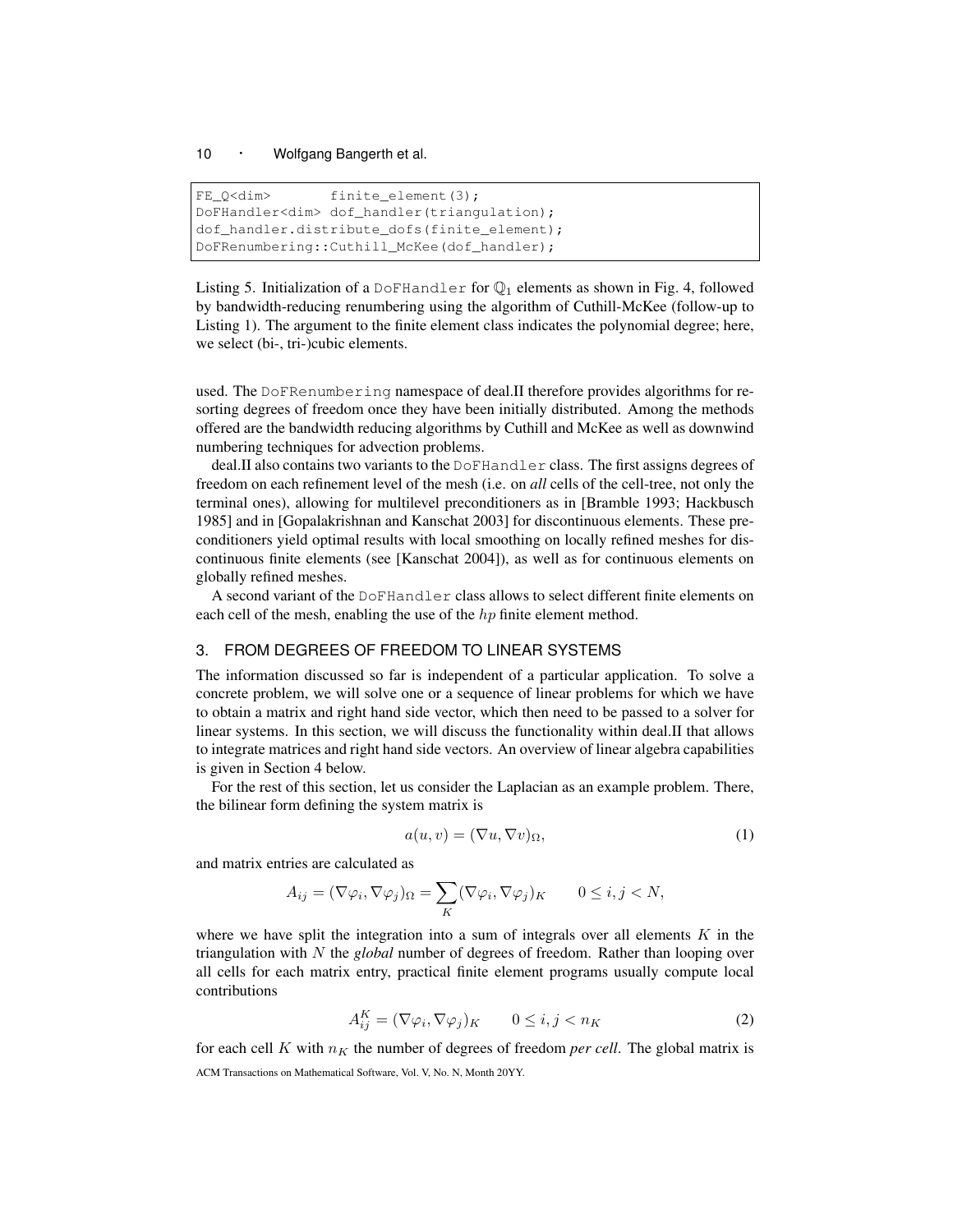deal.II — a General Purpose Object Oriented Finite Element Library • 11

```
const unsigned int dofs_per_cell = finite_element.dofs_per_cell;
std::vector<unsigned int> global_dof_indices(dofs_per_cell);
for (DoFHandler<dim>::active_cell_iterator
      cell = dof_handler.begin_active();
    cell != dof_handler.end(); ++cell)
  {
    // compute local_a as below
    cell->get_dof_indices(global_dof_indices);
    for (unsigned int i=0; i<dofs_per_cell; ++i)
     for (unsigned int j=0; j<dofs_per_cell; ++j)
        global_a(global_dof_indices[i], global_dof_indices[j])
          += local_a(i,j);
  }
}
```
Listing 6. Updating the global matrix with local contributions.

then assembled in a loop over all cells where we update matrix entries according to

$$
A_{g(i),g(j)} = A_{g(i),g(j)} + A_{ij}^K,
$$

where  $q(i)$  is the *global* index of the *i*-th degree of freedom on cell K. The implementation of assembling the global matrix from local contributions is shown in Listing 6. Note how the code abstracts from the spatial dimension as well as the number of degrees of freedom a particular finite element has on each cell. A similar technique is used for the right hand side vector. While it is possible to write application programs using exact integration (at least on parallelepipeds) for the local matrices  $A<sup>K</sup>$ , we consider the use of quadrature formulæ the usual case and deal.II offers several classes supporting this in an efficient way. These classes will be discussed in the remainder of this section.

#### 3.1 Numerical Quadrature

The local matrix contributions  $A_{ij}^K$  can in general not be computed as an analytic integral, but are approximated using quadrature, i.e. we compute

$$
A_{ij}^K \approx \sum_q \nabla \varphi_i(\mathbf{x}_q) \cdot \nabla \varphi_j(\mathbf{x}_q) w_q \qquad 0 \le i, j < n_K,\tag{3}
$$

where  $x_q$  are a set of quadrature points and  $w_q$  are the corresponding weights. Some bilinear forms (such as the one shown) can be integrated exactly even through quadrature if the locations and weights of quadrature points are chosen appropriately.

deal.II offers Gaussian quadrature formulæ of arbitrary order as well as closed Newton-Cotes and other formulæ by providing locations and weights of quadrature points on the reference cell. Since the reference cell is a line segment, square, or cube, quadrature formulæ are generated in 1D, and are then readily constructed in higher space dimensions by tensor products.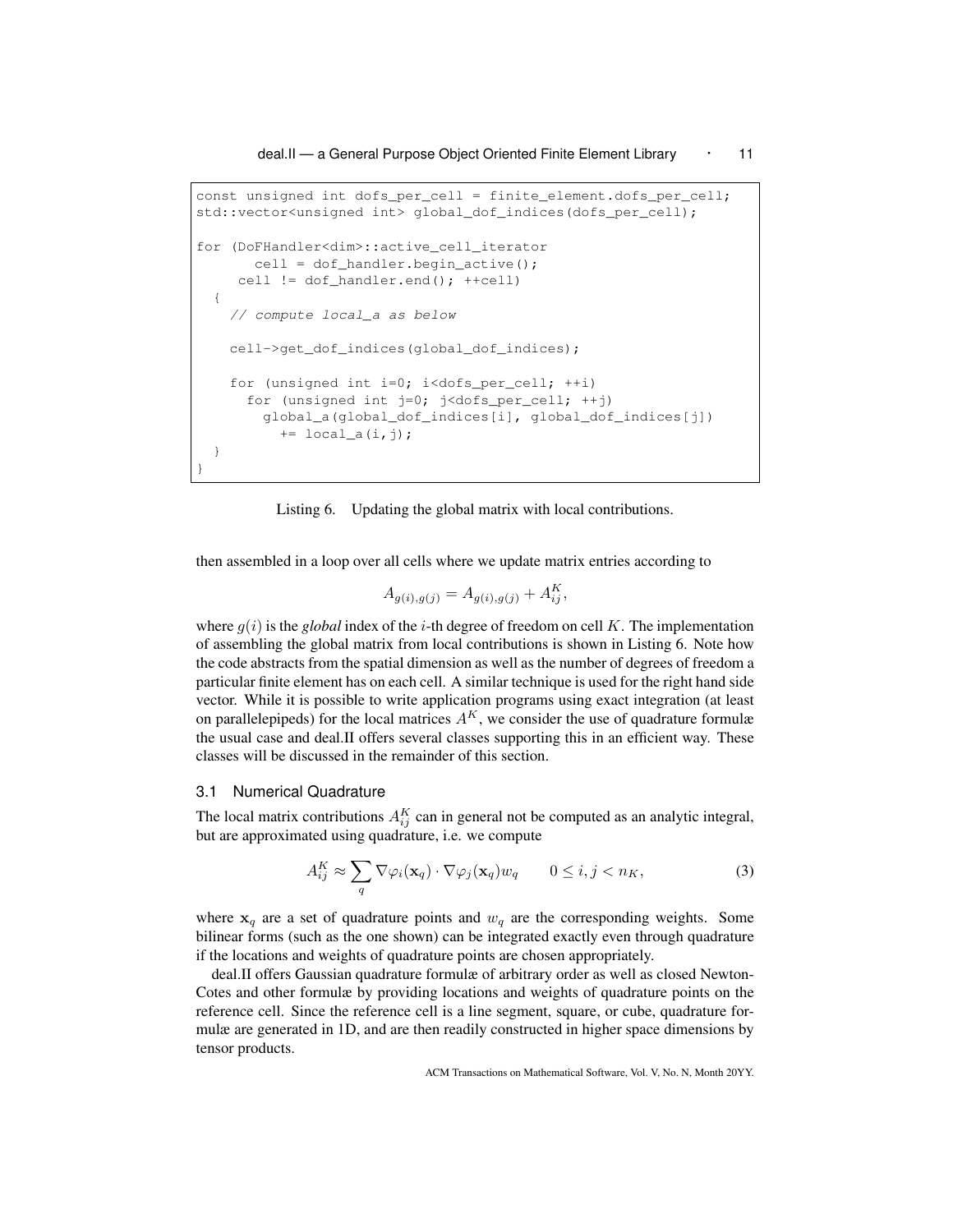



Fig. 5. Curvilinear mapping  $F_K$  of the reference element  $\hat{K}$  to an element K in real space.

#### 3.2 Mapping of the reference cell to cells in real space

In order to evaluate the integrals for the local matrices (2) using quadrature as in (3), we need to be able to evaluate functions and gradients at quadrature points in real space, rather than only on the reference cell where they are originally defined.

To this end, deal.II has a hierarchy of classes derived from a common Mapping base class that provides such mappings  $F_K$  from reference coordinates  $\hat{x}$  to real coordinates  $x \in K$  and back, see Figure 5. In particular, we support (bi-, tri-) linear mappings  $F_K \in \mathbb{Q}_1$  (class MappingQ1<dim>), higher order polynomial mappings of degree k (class MappingQ<dim>(k)), $C^1$ -continuous mappings (class MappingC1<dim>), as well as Eulerian mappings, where the real space coordinates are not only given by the locations of vertices of the mesh, but also by a displacement field given as a finite element function. Finally, a special mapping for Cartesian meshes exists with simple and fast transformation functions. Each mapping class provides functions to map points in both directions between the reference and real cell, as well as co- and contravariant transformations of tensors of rank 1 (i.e. vector-valued quantities such as gradients of shape functions) and 2 (e.g. second derivatives of shape functions).

Each of these mappings can be combined with any finite element space, thereby allowing sub-, iso-, super-parametric mappings; there is also a non-parametric  $\mathbb{P}_k$  element. The use of iso-, or super-parametric elements is particularly important for the discontinuous Galerkin discretization of compressible flows [Hartmann 2002] as well as for other applications where high accuracy is required with curved geometries.

#### 3.3 The FEValues abstraction

In order to compute local contributions as in equation (3), we have now transformed all integrals to the reference cell (assuming parametric elements). The integration of a cell matrix then reads

$$
A_{ij}^K = \sum_q J^{-1}(\hat{\mathbf{x}}_q) \hat{\nabla} \varphi_i(\hat{\mathbf{x}}_q) \cdot J^{-1}(\hat{\mathbf{x}}_q) \hat{\nabla} \varphi_j(\hat{\mathbf{x}}_q) |\det J(\hat{\mathbf{x}}_q)| w_q, \tag{4}
$$

where a hat indicates reference coordinates, and  $J(\hat{\mathbf{x}}_q)$  is the Jacobian  $\frac{\partial F_K(\hat{\mathbf{x}}_q)}{\partial \hat{\mathbf{x}}}$  of the mapping, evaluated at a quadrature point  $\hat{\mathbf{x}}_q$  on the reference cell.

In order to evaluate such an expression in an application code, we have to access three different kinds of objects: a quadrature object that describes locations  $\hat{\mathbf{x}}_q$  and weights  $w_q$ of quadrature points on the reference cell; a finite element object that describes the gradients  $\nabla \varphi_i(\hat{\mathbf{x}}_q)$  of shape functions on the unit cell; and a mapping object that provides the Jacobian as well as its determinant. Dealing with all these objects would be cumbersome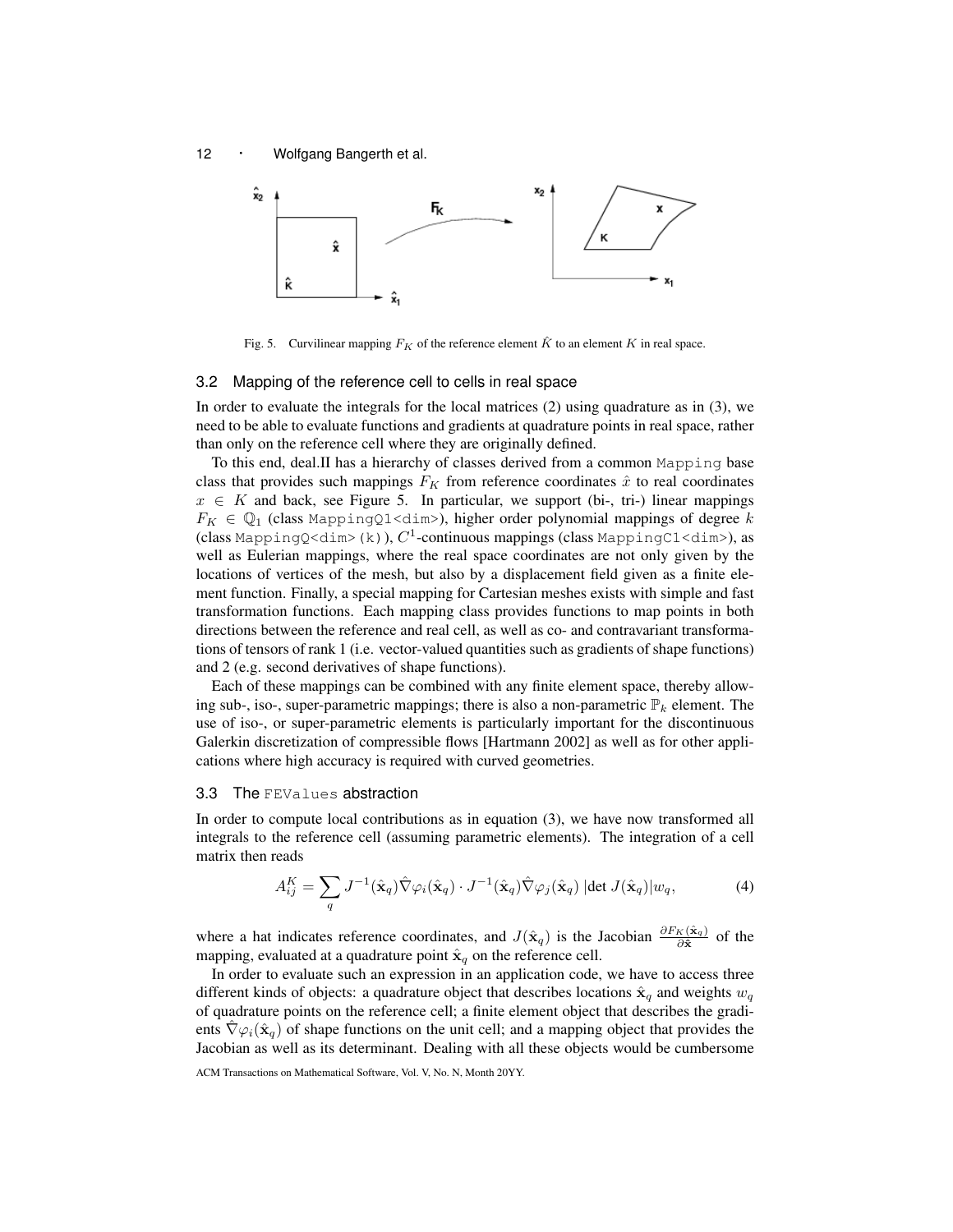#### deal.II — a General Purpose Object Oriented Finite Element Library • 13

QGauss<dim> quadrature(3); MappingQ<dim> mapping (2); FEValues<dim> fe\_values(mapping, finite\_element, quadrature, (update\_values | update\_gradients | update\_q\_points | update\_JxW\_values));

Listing 7. Creation of an FEValues object.

and error prone.

On the other hand, these three kinds of objects almost always appear together, and it is in fact very rare for deal.II application codes to do anything with quadrature, finite element, or mapping objects besides using them together. For this reason, we have introduced the FEValues abstraction combining information on the shape functions, the geometry of the actual mesh cell and a quadrature rule on a reference cell. Upon construction it takes one object of each of the three mentioned categories. Later, it can be "re-initialized" for a concrete grid cell and then provides mapped quadrature points and weights, mapped shape function values and derivatives as well as some properties of the transformation from the reference cell to the actual mesh cell.

Since computation of any of these values is potentially expensive (for example when using high order mappings with high order elements), the FEValues class only computes what is explicitly asked for. To this end, it takes a list of flags at construction time specifying which quantities should be updated each time a cell is visited. In addition, allowing further optimizations, the functions filling the data fields of FEValues are able to distinguish between values that have to be recomputed on each cell (for example mapped gradients) and quantities that do not change from cell to cell (for example the values of shape functions of the usual  $\mathbb{Q}_k$  finite elements at the same quadrature points on different cells; this property does not hold for the shape functions of Raviart-Thomas elements, however, which must be rotated with the local cell).

The code fragment in Listing 7 shows how such an FEValues object can be constructed and initialized. It will evaluate the shape functions of the given finite element (created, for example, in Listing 5), mapped to the real cell using a second-degree (bi-, tri-quadratic) mapping, at the quadrature points described by the given Gaussian quadrature formula with three points in each coordinate direction. The last argument to the constructor tells the object to provide values and gradients of shape functions on each cell, along with the mapped quadrature points as well as the products of the determinant of the Jacobian matrix and the quadrature weights on the cell K ("det J times w", or  $JxW$  values – since this product always appears in conjunction, we provide it as a single value rather than as two separate ones).

The FEValues object created in Listing 7 can then be used to compute local contributions (4) to the cell matrix, as shown in Listing 8. Here,  $fe$ -values. shape-grad(i,q) returns the gradient of the *i*-th local (mapped) shape function at the  $q$ -th quadrature point, and fe\_values. JxW(q) provides  $|\det J(\hat{\mathbf{x}}_q)|w_q$ .

For the implementation of discontinuous Galerkin methods as well as for error estimates, integrals over faces of grid cells must be computed. While the general structure for this is the same as for integration over cells, the mapping is different, and one frequently needs additional information such as the outward normal vector to the cell at a given quadrature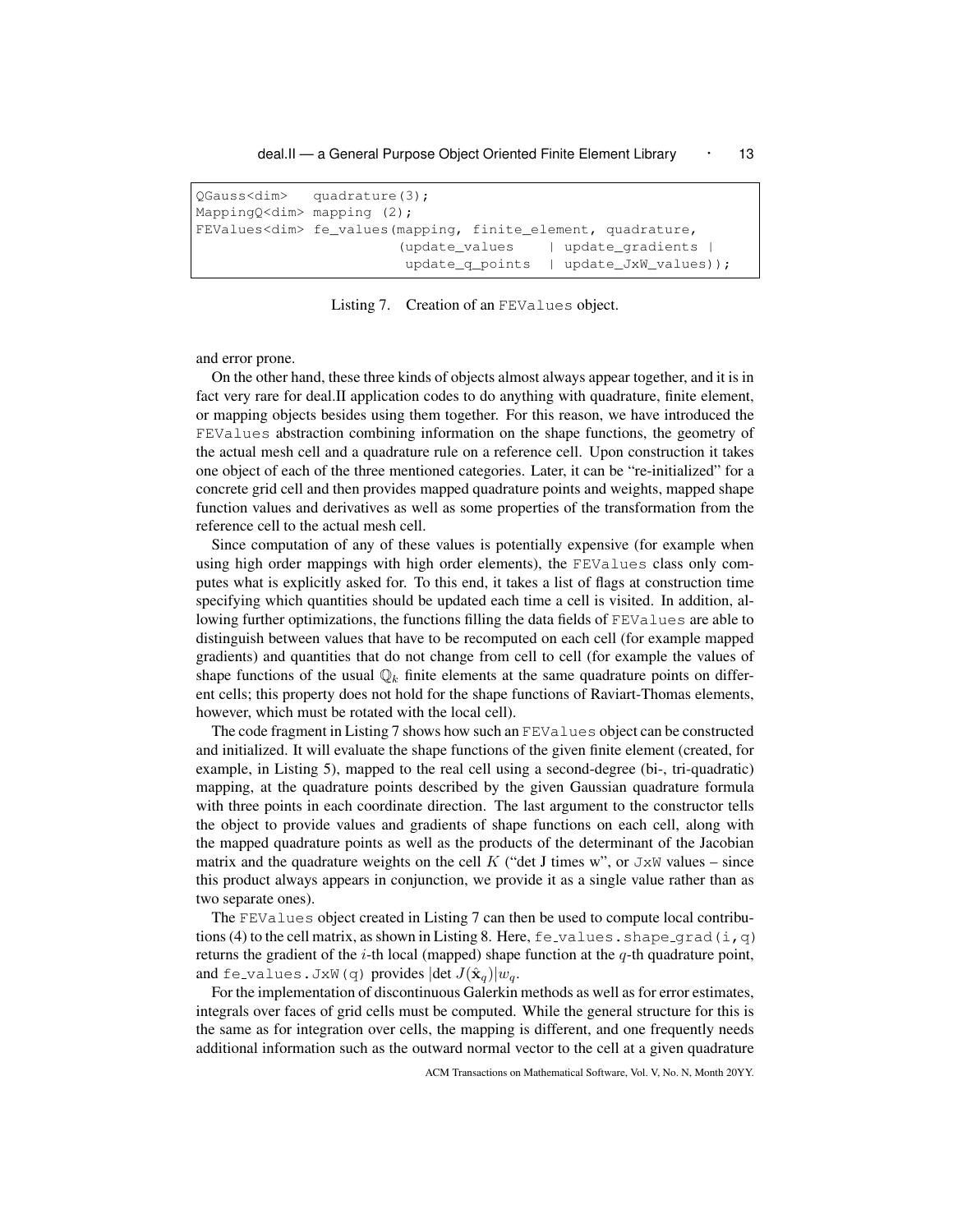```
for (DoFHandler<dim>::active_cell_iterator
       cell = dof_handler.begin_active();
     cell != dof_handler.end(); ++cell)
  {
    fe_values.reinit(cell);
    for (unsigned int q=0; q<fe_values.n_quadrature_points; ++q)
      for (unsigned int i=0; i < fe_values.dofs_per_cell; ++i)
        for (unsigned int j=0; j<fe_values.dofs_per_cell; ++j)
          local_a(i,j) += fe_values.shape_grad (i,q) *
                          fe_values.shape_grad (j,q) *
                          fe_values.JxW (q);
    // copy local_a into the global matrix as above
  }
}
```
Listing 8. Integration of a (local) bilinear form.

point. To this end, deal.II provides an analogous class FEFaceValues for integration on faces.

#### 3.4 Local refinement and "hanging nodes"

One of the initial design goals of deal.II is to fully support adaptivity: if mesh adaptation is necessary to resolve local features of the solution, the library offers the possibility of local, rather than global mesh refinement and coarsening (see Fig. 2).

After local refinement, consistency of the finite element functions between the refined and the coarse part of the mesh must be ensured. For triangles and tetrahedra, the most common technique to do so is the use of transition elements (for example "red-green refinement" [Bornemann et al. 1993]). However, such transition elements are awkward or impossible to construct for all-quadrilateral and all-hexahedral meshes. Instead, we opt for a technique known as "hanging nodes" in which additional constraints have to be added to the linear system to ensure consistency [Rheinboldt and Mesztenyi 1980]. In return, the mesh structure remains simple and refinement of cells is a local operation. The only restriction we require mostly for algorithmic reasons is that each face of a cell is divided at most once ("one-irregular" mesh). This can be ensured by refining a few additional cells in each cycle as necessary and has no significant detrimental effects on the complexity of a mesh.

3.4.1 *Elimination of "hanging nodes" for continuous elements.* After arriving at a mesh as the one shown in the left part of Fig. 2, we enforce consistency through algebraic constraints. Their derivation is based on the observation that the required continuity can only be achieved if the finite element functions of the refined side of the face are constrained to be in the coarse space on the face. (Similar observations holds for all "conforming" finite elements, including  $H(\Omega, \text{div})$ - and  $H(\Omega, \text{curl})$ -conforming ones.) For simplicity, let us look at the  $\mathbb{Q}_1$  space with degrees of freedom as shown in the left part of Fig. 4: if we expand a finite element function as  $u_h(x) = \sum_{i=0}^{13} U_i \varphi(x)$ , then it will only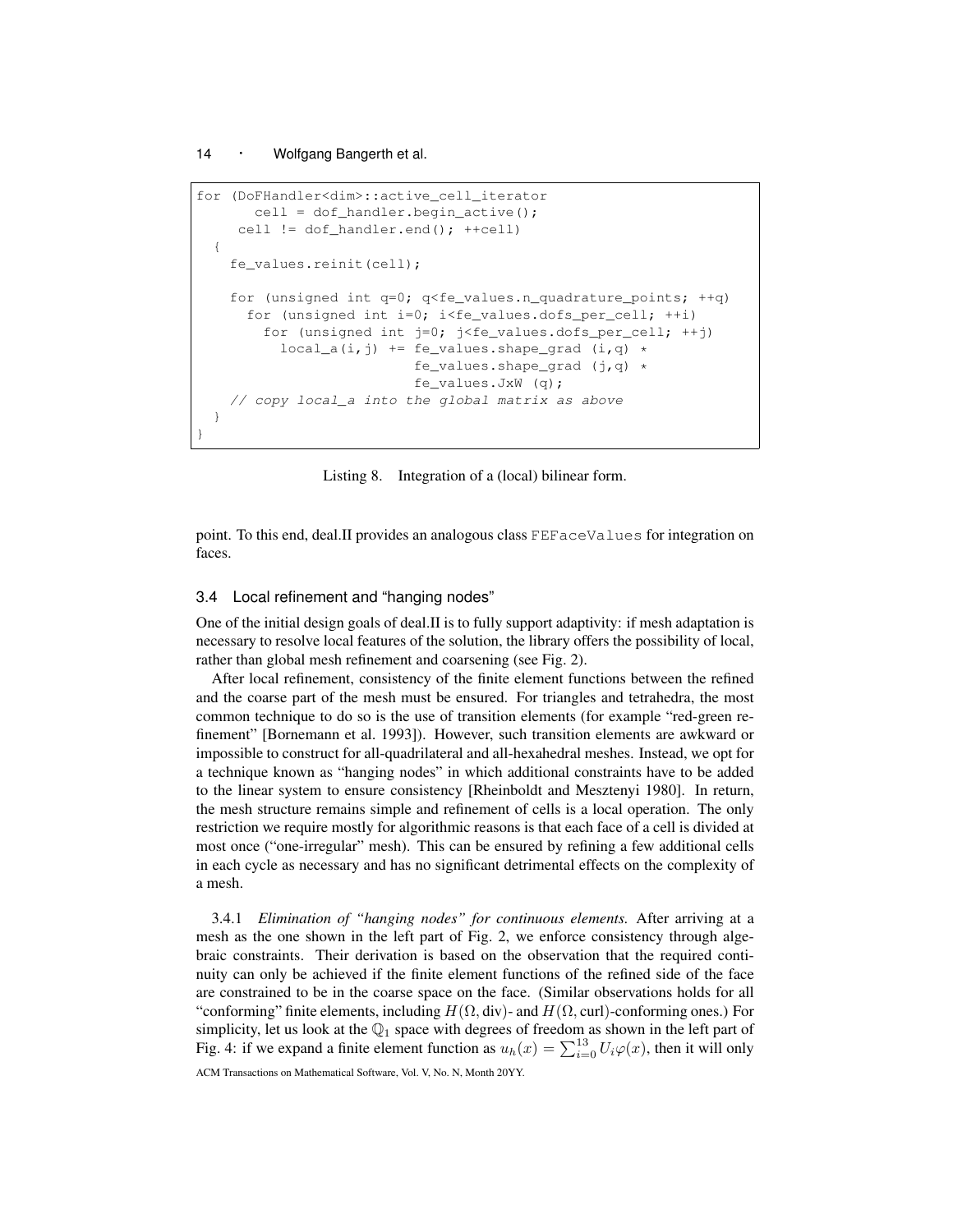deal.II - a General Purpose Object Oriented Finite Element Library · 15

```
ConstraintMatrix hanging_nodes;
DoFTools::make_hanging_node_constraints(dof_handler,
                                         hanging_nodes);
hanging_nodes.close();
```
Listing 9. Initialization of "hanging nodes" constraints.

```
hanging_nodes.condense(sparsity_pattern);
hanging_nodes.condense(matrix);
hanging_nodes.condense(right_hand_side);
// Solve constrained linear system here
hanging_nodes.distribute(solution);
```
Listing 10. Application of "hanging nodes" constraints to a linear system.

be globally continuous if

$$
U_8 = \frac{1}{2}U_3 + \frac{1}{2}U_5
$$
, and  $U_9 = \frac{1}{2}U_3 + \frac{1}{2}U_7$ .

Such constraints can be computed for all faces with hanging nodes and all conforming finite element spaces. They can then be gathered into a homogenous system  $CU = 0$  of constraints, where for the simple example above the matrix  $C$  would have the form

$$
C = \begin{pmatrix} 0 & 0 & 0 & -\frac{1}{2} & 0 & -\frac{1}{2} & 0 & 0 & 1 & 0 & 0 & 0 & 0 \\ 0 & 0 & 0 & -\frac{1}{2} & 0 & 0 & 0 & -\frac{1}{2} & 0 & 1 & 0 & 0 & 0 & 0 \end{pmatrix},
$$

and can obviously be stored in a very compact form.

The changes in user code required to deal with hanging nodes are minimal. Listing 9 shows the necessary code to let the library compute the system of constraints, where the matrix  $C$  is represented by the class ConstraintMatrix. After all constraints have been added to this object (possibly involving more than just the one call to the shown function), the matrix entries are sorted and stored in a more efficient format using the close() function.

In a second step, the constraint matrix can be used to remove constrained nodes from a linear system  $AU = F$  previously assembled, a process called "condensation". Since this adds some non-zero entries to a sparse matrix representation of  $A$ , we also have to "condense" the sparsity pattern. The code to do these operations is shown in Listing 10. After this, the condensed linear system can be solved, yielding the solution values for all non-constrained degrees of freedom. In a final step, we "distribute" the so-computed values also to constrained nodes, for example by computing  $U_8$  from  $U_3$  and  $U_5$ .

3.4.2 *"Hanging nodes" and discontinuous elements.* If discontinuous finite elements are used, all nodes are in the interior of mesh cells and thus no "hanging nodes" have to be eliminated. On the other hand, flux terms between involving the degrees of freedom from both sides of a face must be computed. These terms are computed using the FEFaceValues class mentioned in Section 3.3, or, if we have to integrate over a face between cells of different refinement level, a variant class FESubfaceValues object offering integration on the subset of the coarse face matching one of the children.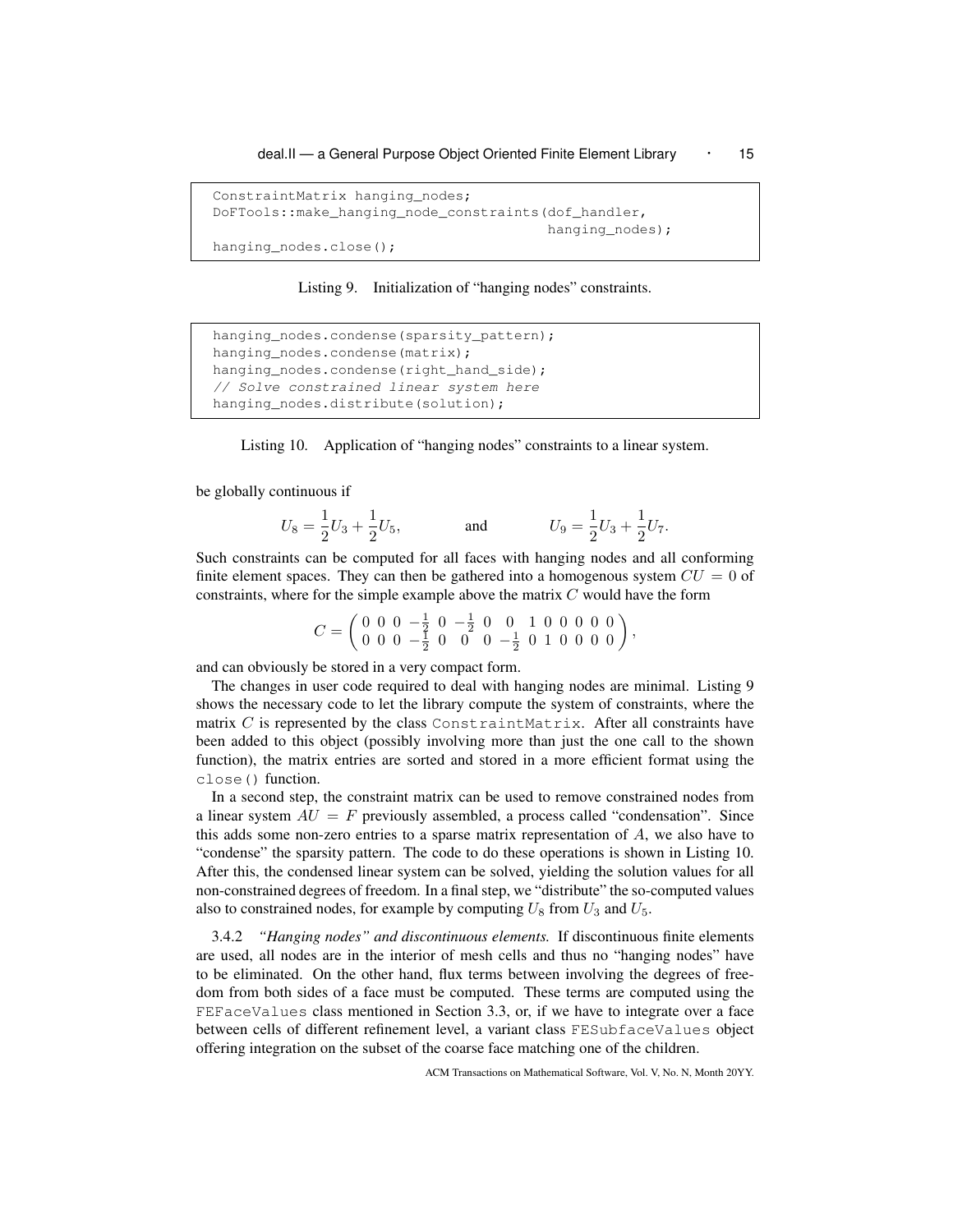```
const unsigned int n_dofs = dof_handler.n_dofs();
std::vector<unsigned int> row_lengths(n_dofs);
DoFTools::compute_row_length_vector(dof_handler, row_lengths);
SparsityPattern sparsity(n_dofs, n_dofs, row_lengths);
DoFTools::make_sparsity_pattern(dof_handler, sparsity);
sparsity.compress();
SparseMatrix<double> matrix(sparsity);
```
Listing 11. Initialization of a sparse matrix (follow-up to Listing 5).

## 4. LINEAR ALGEBRA

A major part of the solution process for discretized partial differential equations is the solution of large sparse systems of equations, where we consider systems of the size of hundreds of thousands and more unknowns as large. Usually, the rows of these systems contain only a few dozen entries, depending on the finite element space and the mesh topology. Nevertheless, these entries cannot be arranged into a narrow band along the diagonal; on homogeneously refined meshes with mesh size  $h$ , the bandwidth cannot be reduced below a number of order  $\mathcal{O}(h^{-(d-1)}) = \mathcal{O}(N^{(d-1)/d})$ . Direct solvers are therefore often unusable for fine meshes and in higher dimensions.

For this reason, deal.II contains a comprehensive set of linear algebra components for systems with sparse structure. Underlying sparse matrices is the SparsityPattern class that handles the sorted and compressed storage of locations of nonzero matrix entries. Independent from, but built atop the sparsity pattern are SparseMatrix objects. This separation allows multiple matrices to use the same sparsity pattern without having to generate and store it more than once.

The generation of a sparsity pattern for a given mesh and finite element is shown in Listing 11. Initialization of a sparse matrix happens in three steps: First, an object of type SparsityPattern is created. Here, the matrix is quadratic with as many rows and columns as there are degrees of freedom in the DoFHandler object. The last argument to the constructor presents an upper bound on the number of nonzero entries for each of the rows of the matrix as previously computed by the function in  $\text{DoFTools}$ . In the second step, the actual nonzero entries are computed and allocated, and the resulting sparsity pattern is sorted and compressed (i.e., extraneous entries are removed). Finally, this pattern is used to create the matrix, which is now ready to, for example, receive the local contributions as shown in Listings 6 and 8.

Building atop these matrices, the library then implements standard matrix-based preconditioning methods such as Jacobi, Gauss-Seidel and SSOR, as well as blocked versions thereof. Additionally, incomplete LU decomposition and Vanka-type preconditioners are included.

For the solution of linear systems, most customary iteration schemes are implemented, from the linear Richardson method to a variety of Krylov space methods including conjugate gradient, Bicgstab or GMRES. All these are implemented in an abstract way, using only the properties of the matrix and preconditioner as linear mappings, i.e. member functions of matrix classes that provide matrix-vector products. It is therefore trivial to use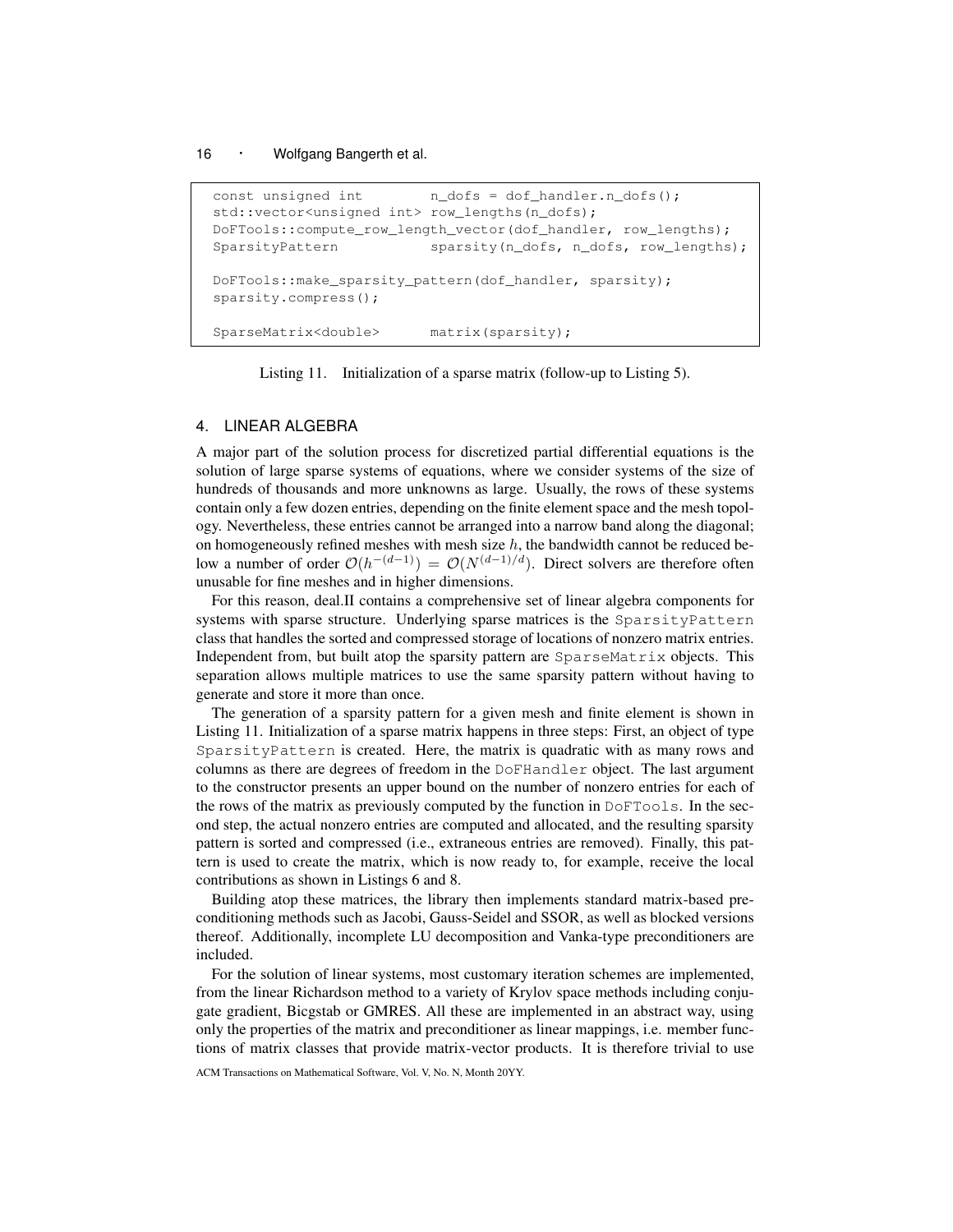these solvers also with more complex matrix objects, for example representing the Schur complement of a saddle point system, or preconditioners constructed in similar ways, as long as they offer a function implementing a matrix-vector product. A few such classes are actually provided by deal.II.

Setting out from a vector class with a complete set of arithmetic operations, an important feature is a class for block vectors, a feature apparently found in no other finite element or linear algebra package. For systems of partial differential equations, it allows the modularization of the resulting systems of equations. Together with matching block matrix classes it provides for efficient solution methods for saddle-point problems using block preconditioners [Kanschat 2005] or Schur complement formulations [Bangerth 2004].

In addition to its own linear algebra classes, deal.II has a comprehensive interface to the vectors, matrices and solvers provided by the PETSc library [Balay et al. 2004] as well as several sparse direct solvers. This allows deal.II to leverage the abilities of PETSc to solve linear systems in parallel on distributed memory machines.

## 5. INTERFACES TO OTHER SOFTWARE

In addition to the functionality deal.II provides itself, it also has interfaces to numerous additional programs and libraries for pre- and postprocessing as well as linear algebra. Following is a list of areas in which deal.II uses external programs:

*Grid generators.* The grid handling of deal.II always assumes that there is a coarse mesh approximating the geometry of the domain of computation. While the mesh refinement process is able to follow curved boundaries, the coarse mesh has to be provided either internally using functions such as the one shown in Listing 1 for a simple hypercube, or externally through mesh generators. deal.II has the capability to read several different mesh formats, among which are UCD, DBMESH, XDA, GMSH, and NetCDF.

*Linear algebra.* While deal.II provides an extensive suite of linear algebra classes for the iterative solution of linear systems, it does not offer direct or sparse direct solvers for large matrices. However, interfaces to the sparse direct solvers in the UMFPACK [Davis 2004] and HSL [HSL 2004] packages are provided; a copy of UMFPACK is actually part of deal.II distributions, courtesy of the author. In addition, basic support for LAPACK [Anderson et al. 1999] eigenvalue solvers exists.

*Parallelization.* deal.II includes genuine support for shared memory parallelization by multi-threading, a significant advantage at a time when multiprocessor and multicore machines become more common. For parallelization by message passing, an interface to PETSc [Balay et al. 2004] is provided. Since PETSc relies on MPI, it is portable to a large number of parallel systems. Interfaces to METIS [Karypis 2006] can be used to partition meshes efficiently.

*Visualization.* The library has output drivers for a significant number of different visualization tools as well as its own Postscript<sup>1</sup> output. Generation of output data is implemented as a two-step process, where the first generates an intermediate format from simulation data independent of the actual output format, and the second step them converts this, rather simple, intermediate data into one of the supported graphical formats. It is therefore quite simple to write a new driver for a missing file format. At present, the

<sup>&</sup>lt;sup>1</sup>Trademark of Adobe Systems.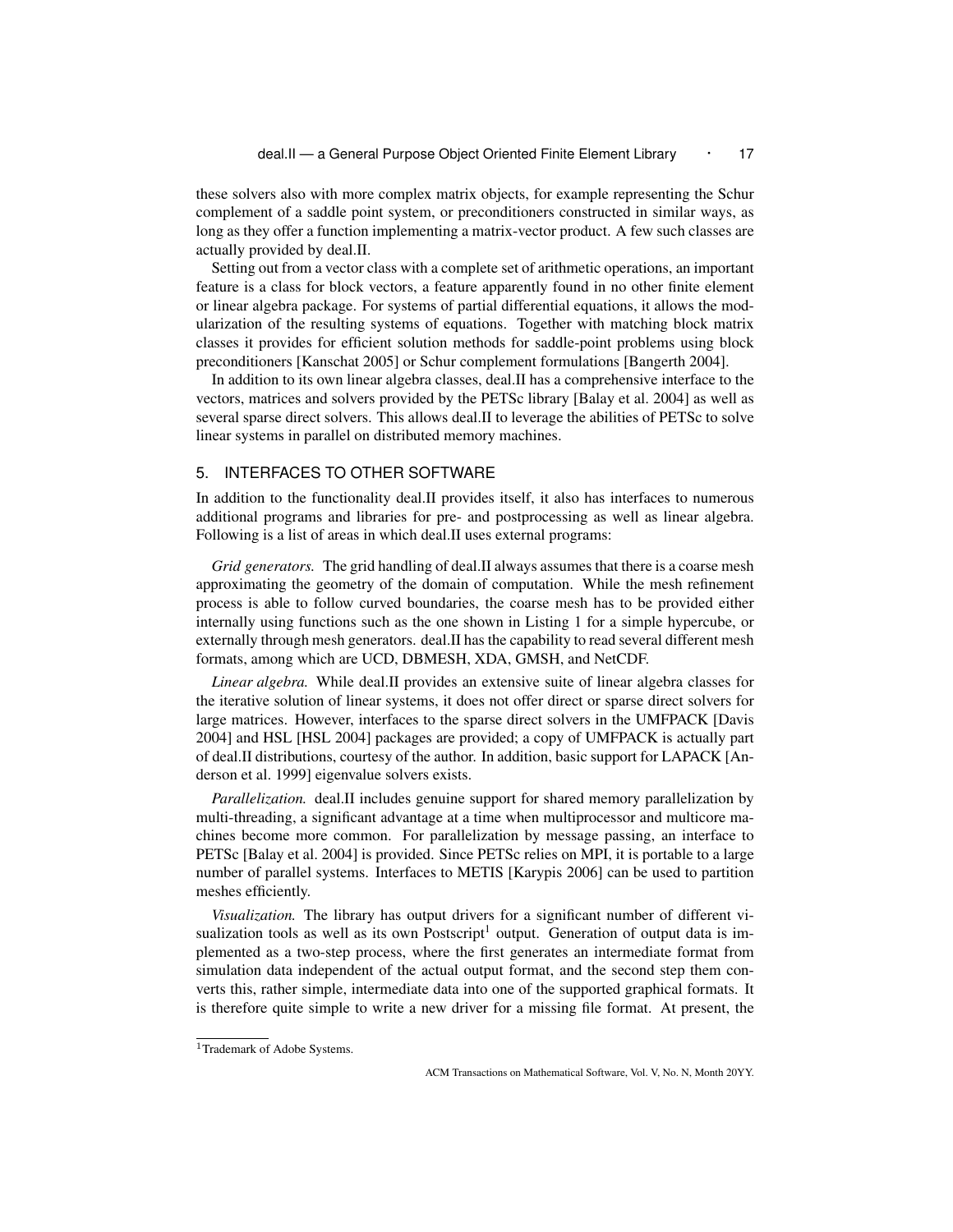```
if (cell->has_children())
  for (unsigned int c=0; c<8; ++c)
    do_something_on_child_cell (cell->child(c));
```


following formats are supported: VTK [Schroeder et al. 2004], OpenDX<sup>2</sup> in both text and binary format, UCD format for AVS Express<sup>3</sup>, binary and text files for Tecplot<sup>4</sup>, gnuplot, povray, encapsulated postscript, and GMV.

## 6. DOCUMENTATION AND ERROR DETECTION

In addition to the source code, deal.II is distributed with a wealth of documentation detailing all public and internal interfaces, as well as explaining the interplay between the different modules.

The documentation is split in two parts. The first part is a user guide written in the form of a tutorial. It presently contains 20 programs and about 450 pages if printed. It starts with very basic features of the library and explores more and more complex problems. These example programs cover a variety of partial differential equations from the Laplace equation to quasi-static large-deformation elasticity, as well as a large part of the functionality of the library. Their purpose is to show how the different parts of the library can be combined to build a finite element program; though they follow along the same and well thought-out lines they do not intend to show how such a program *should* look. These well documented programs typically serve as the starting point for new users: they take the basic structure of one of the problems and successively replace bilinear forms, geometry, or forcing functions to match their particular application. Although the library is decidedly not intended to solve any particular application, the set of equations covered in the tutorial certainly serve as examples of what is possible with the library.

The second part is a reference handbook describing *all* classes and functions of the library. It is produced directly from the source code using the documentation tool doxygen [van Heesch 2006] and provides several indices for looking up particular classes as well as providing bird's views of connections between different parts of the library. While intended as an online handbook, a printed version can be produced as well, encompassing about 3000 pages at present. This documentation has proven invaluable in teaching graduate students at the University of Heidelberg and at Texas A&M University as well as introducing researchers to deal.II at the German Aerospace Center.

An equally important part of documentation is automatic assistance in case of programming errors. To this end, the library contains some 5,500 checks where ranges and sizes of parameters, consistency of internal state, and other things are checked. If such an assertion is violated, a detailed description of the problem and a back trace is produced, immediately helping users to find places where they call library functions with invalid data. For example, Listing 12 shows a loop over the 8 children of a cell. However, if in 2D, there are only 4 children, and the library will trigger an exception when trying to access child 4 (counted

<sup>2</sup>Formerly IBM Visualization Data Explorer, www.opendx.org.

<sup>3</sup>AVS Express is a trademark of Advanced Visual Systems, www.avs.com.

<sup>&</sup>lt;sup>4</sup>Tecplot is a trademark of Tecplot Inc., www.tecplot.com.

ACM Transactions on Mathematical Software, Vol. V, No. N, Month 20YY.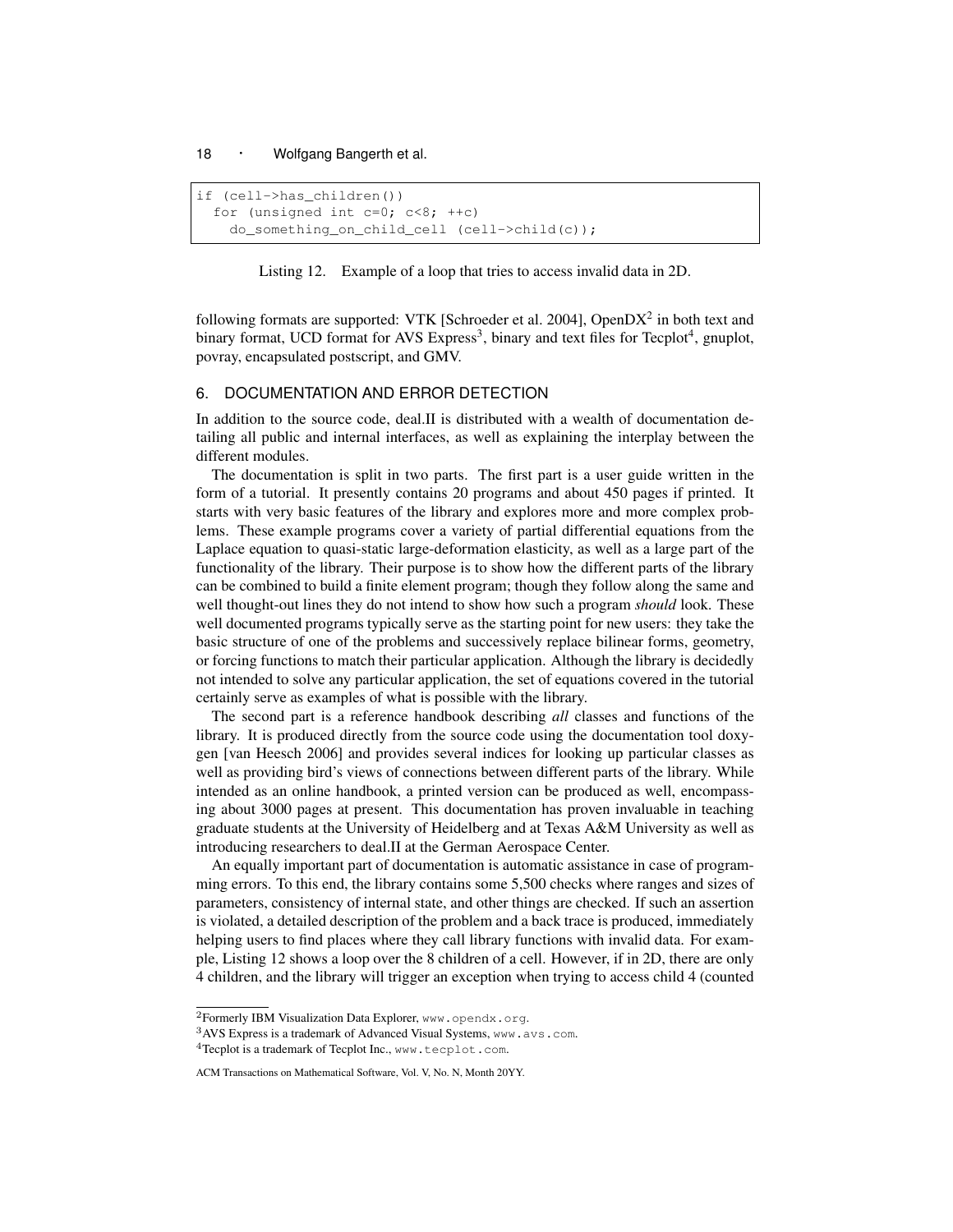deal.II — a General Purpose Object Oriented Finite Element Library • 19

```
An error occurred in line <426> of file
    <deal.II/include/grid/tria_accessor.templates.h>
in function
    int TriaObjectAccessor<2, dim>::child_index(unsigned int) const
    [with int dim = 2]
The violated condition was:
    i<4The name and call sequence of the exception was:
    ExcIndexRange(i,0,4)
Additional Information:
Index 4 is not in [0,4[
Stacktrace:
-----------
#0 ./step-1: TriaObjectAccessor<2, 2>::child_index(unsigned) const
#1 ./step-1: CellAccessor<2>::child(unsigned) const
#2 ./step-1: bogus_access()
#3 ./step-1: main
```
Listing 13. Illustration of the exception generated by the code shown in Listing 12.

from zero) rather than returning invalid data. The form of this exception is shown in Listing 13. The message and backtrace give information about what happened and where. In addition, the program is aborted, allowing easy access to the offending code in a debugger. In practice, it turns out that errors caught this way are usually fixed within a few minutes, whereas errors due to invalid data often take an order of magnitude longer to remedy. In addition, it is our experience that about 90% of programming errors are actually cases of invalid function parameters, violations of internal assumptions, and similar, almost all of which are caught with the large number of assertions in the library. The remaining 10% of errors are errors in the logic of a program (such as forgotten terms in a bilinear form) that can clearly not be found with this technique.

Obviously, this form of error checking is expensive in terms of computing time. Therefore, the library is compiled both with and without these checks. After debugging and verifying that the program runs without triggering any exceptions, it can be recompiled and linked with the optimized version of the deal.II libraries to allow tested programs to run at maximal performance. In conjunction with the use of templates to specify the space dimension while using the same source code for 1D, 2D, and 3D, this usually allows to develop and test a program in 2D where runs are comparatively cheap, and then do production runs in 3D using the same source but compiled in optimized mode.

In addition to these obvious benefits, the internal consistency checks, in conjunction with some 1,000 regression test programs run every night on a number of different machines, also ensure that the functionality we offer today is not accidentally changed by future development.

## 7. APPLICATIONS

Since the start of the project and its first publicly available version in early 2000, deal.II has been used successfully in the development of codes for a wide variety of problems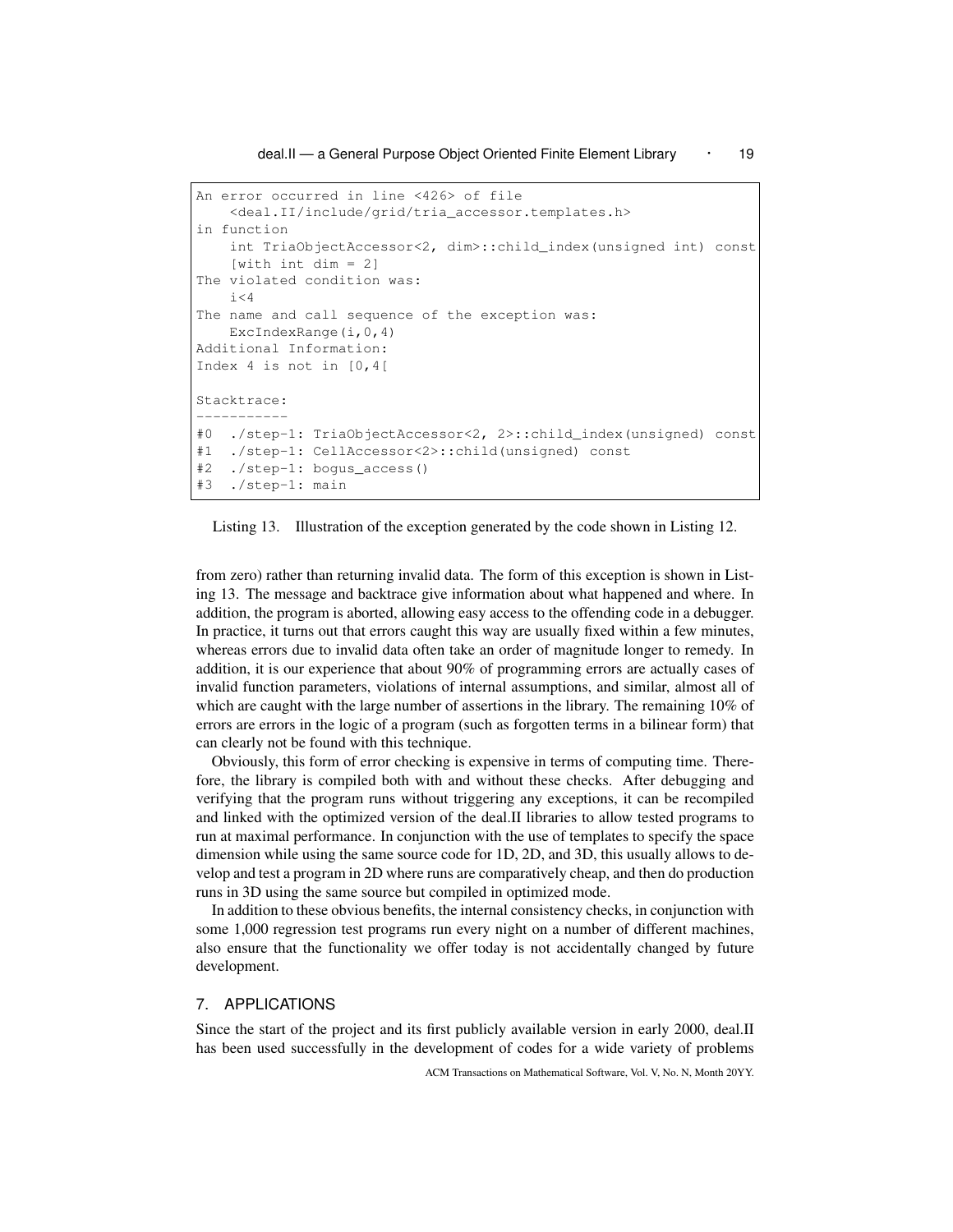

Fig. 6. Compressible flow at  $M = 0.5$ , Re = 5000,  $\alpha = 3^{\circ}$  around the NACA0012 airfoil: Mach isolines (left); streamlines near the trailing edge (right).

in academic research, applied sciences, and industrial projects. At the time of writing, the deal.II publications page<sup>5</sup> lists more than 60 publications presenting results obtained with the library, in fields as disparate as mathematical error analysis for finite element discretizations, incompressible and compressible fluid flow, fluid-structure interaction, magnetohydrodynamics, biomedical inverse imaging problems, fuel cell modeling, simulation of crystal growth, and many more. We show results obtained with two of these codes in the following subsections.

#### 7.1 Compressible flows

The first two examples of applications are obtained with an aerodynamics code (some 45,000 lines of code) built atop deal.II. Based on a discontinuous Galerkin discretization of the compressible Navier-Stokes equations, cf. [Hartmann and Houston 2006a], Figure 6 shows a subsonic viscous compressible flow with separation (taken from [Hartmann and Houston 2006b]). This computation uses a piecewise quadratic boundary approximation  $(MappingO(2))$  of the profile. The nonlinear equations are solved fully implicitly using a Newton iteration where linear systems are solved with the help of PETSc. By simply replacing the finite element object FE\_DGQ<dim>(1) by FE\_DGQ<dim>(p),  $p > 1$ , the same code can use higher polynomial degree shape functions to obtain higher order accurate flow solutions.

In a second example (taken from [Hartmann 2006]) we show a supersonic compressible flow and an adjoint solution related to the pressure induced drag coefficient, see Figure 7. In Figure 8 we show the kind of meshes obtained with deal.II, and compare two different refinement strategies and the accuracy of the resulting solution (with respect to the pressure induced drag coefficient  $c_{dp}$ ): the left mesh in Figure 7 has been adapted according to residual-based refinement indicators, while the one at the right uses an adjoint-based refinement criterion.

#### 7.2 Biomedical imaging

The second set of examples of applications built atop deal.II are obtained with a large (some 68,000 lines of code) program that implements fully adaptive, three-dimensional biomedical and other imaging methodologies. The code implements algorithms described in [Bangerth 2004; Bangerth et al. 2005] and is able to convert experimentally obtained optical tomography data into three-dimensional images of tumor locations, shapes, and sizes [Joshi et al. 2006; Joshi et al. 2004].

Fig. 9 shows the first step in such simulations: verifying that the (light propagation) model is correct. To this end, we use the program to predict surface light intensities com-

<sup>5</sup>See http://www.dealii.org/developer/publications/toc.html.

ACM Transactions on Mathematical Software, Vol. V, No. N, Month 20YY.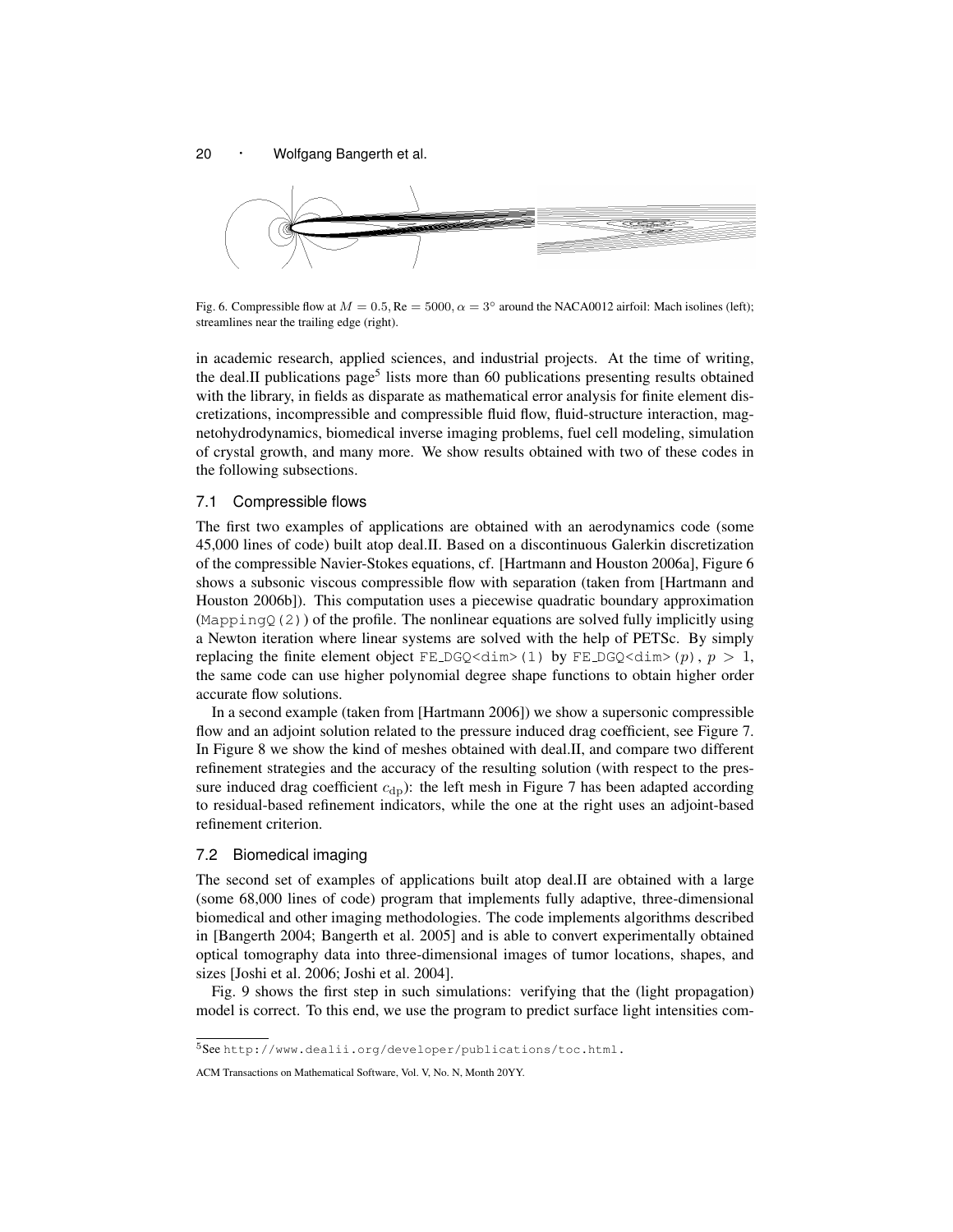

Fig. 7. Compressible flow at  $M = 1.2$ , Re = 1000,  $\alpha = 0^\circ$  around the NACA0012 airfoil: Sonic isolines of the flow solution (left); isolines of the first component of the computed adjoint solution (right).



Fig. 8. Supersonic compressible flow at  $M = 1.2$ , Re = 1000,  $\alpha = 0^{\circ}$  around the NACA0012 airfoil: Residualbased refined mesh of 17,670 elements with 282,720 degrees of freedom and  $|J_{\text{c}_{dp}}(\mathbf{u})-J_{\text{c}_{dp}}(\mathbf{u}_h)| = 1.9 \cdot 10^{-3}$ (left); goal-oriented (adjoint-based) refined mesh for  $c_{dp}$ : mesh of 10,038 elements with 160,608 degrees of freedom and  $|J_{c_{\text{dp}}}(\mathbf{u}) - J_{c_{\text{dp}}}(\mathbf{u}_h)| = 1.6 \cdot 10^{-4}$  (right).

putationally for an experimental geometry resembling a human breast when illuminated by two narrow laser beams, with known tumor locations. This prediction is then compared with experimental data for the same situation. The effect of adaptivity again is clearly seen.

Fig. 10 shows results from the second step: reconstructing tumor locations from measurements. The solution of this inverse and ill-posed problem requires the solution of a nonlinear and high-dimensional optimization problem where several partial differential equations modeling light propagation form additional nonlinear constraints.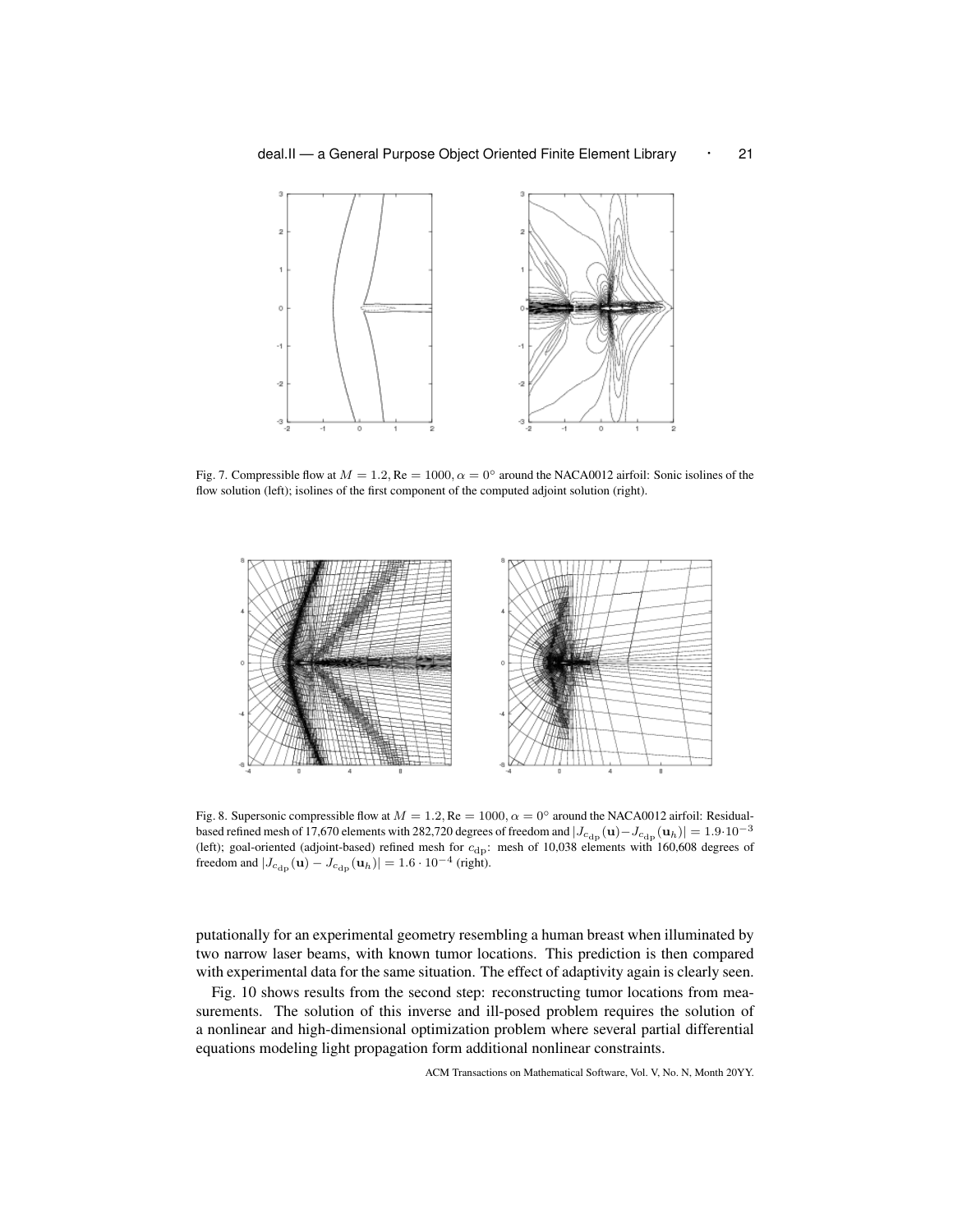<sup>22</sup> · Wolfgang Bangerth et al.



Fig. 9. Surface of a three-dimensional mesh with 66,989 cells simulating light propagation in a breast phantom geometry (left). Solution obtained on this mesh with 321,264 degrees of freedom.



Fig. 10. Simulation of a widened laser scanning over a surface (left to center right). Cut planes through reconstructed tumor densities (right). Computations involved solving a PDE-constrained optimization problem with 640,902 unknowns.

# 8. CONCLUSIONS AND OUTLOOK

In this paper, we have given an overview of the software design and data abstractions chosen in the implementation of deal.II, a general purpose toolbox for building finite element software downloadable at www.dealii.org. We have given a detailed description of basic concepts and structures which allow the use of deal.II in a wide variety of situations, independent of particular applications. The breadth of applications built on deal.II mentioned in Section 7 indicates the success of this design.

The key in achieving this is a proper separation of concepts, such as meshes, finite element spaces, and degrees of freedom as well as the possibility to arbitrarily combine finite element spaces, numerical quadrature and mapping information. All these concepts are implemented in separate classes and class hierarchies and can be assembled in arbitrary ways to form application programs. On the other hand, attention has been paid to avoid the usual overhead incurred by making frameworks overly general, for example by using constant variables (see, e.g., the number of degrees of freedom per geometric object in Listing 4) instead of the virtual functions so ubiquitous in some other object-oriented finite element codes (see, for example, OOFEM [Patzak and Bittnar 2001]), or by using constants ´ in the form of template parameters that allow compilers to perform various optimizations at compile time rather than deferring these checks to run-time. The introduction of the FEValues class discussed in Section 3.3 is another example of an optimization to avoid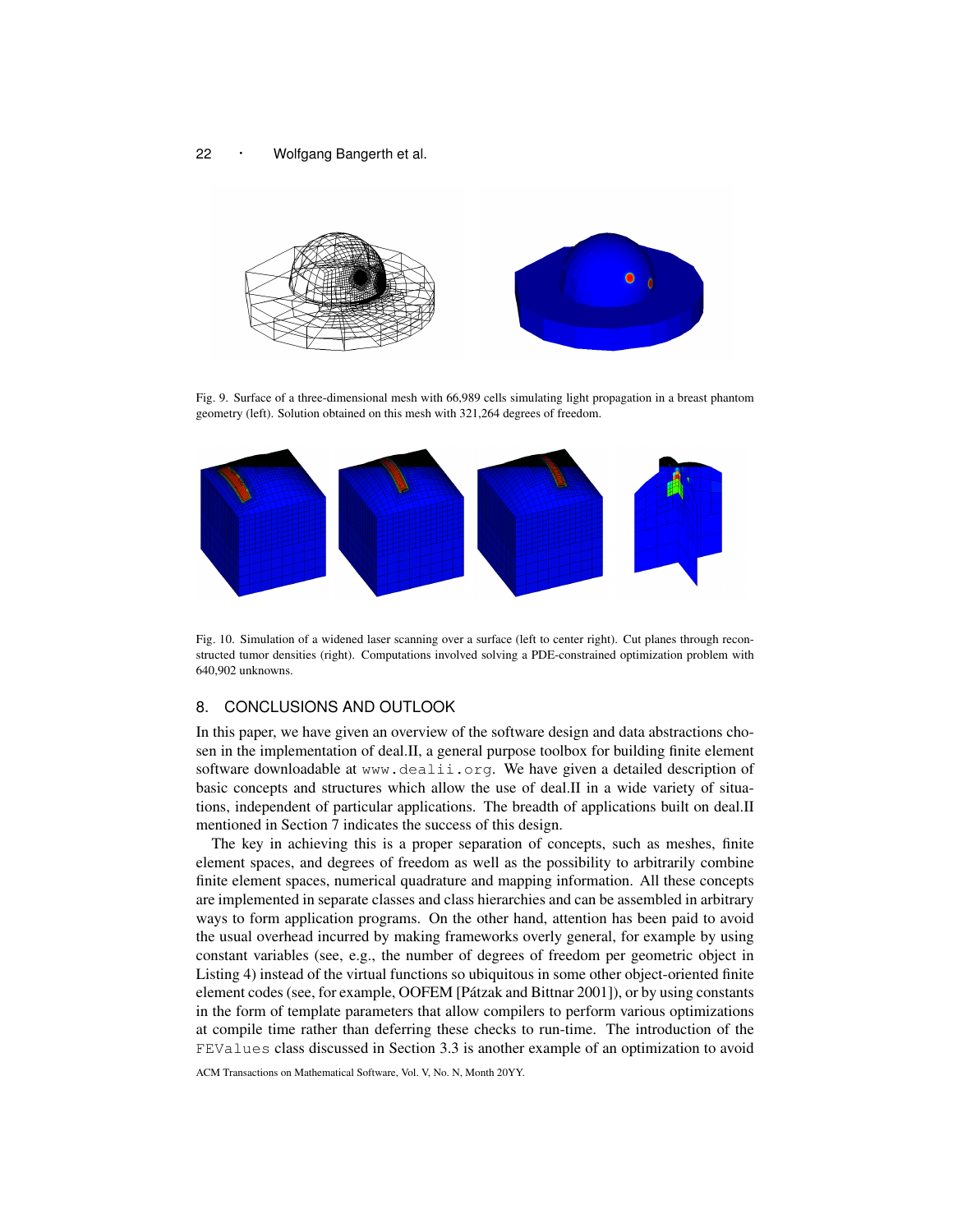the use of overly fine-grained virtual functions, as well as a way to present an easy to use interface to users when combining arbitrary finite elements, mappings, and quadratures. Finally, deal.II adopts many accepted standard concepts, such as iterators, and offers an extensive tutorial and API documentation, which helps introducing deal.II to new users as well as in the daily work of deal.II experts.

While most of the externally visible design is frozen to provide interface stability to users, deal.II continues to grow in many directions. Since its first public release in 2000, it grows at an almost constant rate of 3000 lines of code per month. Currently, support for the hp-method is being implemented and multigrid with global coarsening is under consideration. New finite element spaces are easily added when needed; currently planned are the vector-valued elements of Brezzi, Douglas and Marini (BDM) and Arnold, Boffi and Falk (ABF), as well as plate elements. Furthermore, there are first considerations of extending deal.II from isotropic to anisotropic refinement capabilities as well as extending deal.II's hexahedral mesh representation to hybrid meshes including tetrahedra, hexahedra, prisms and pyramids. Through a publicly available Subversion repository, access to this and other current development is available to all parties interested in participation.

#### REFERENCES

- ANDERSON, E., BAI, Z., BISCHOF, C., BLACKFORD, S., DEMMEL, J., DONGARRA, J., GREENBAUM, A., HAMMARLING, S., MCKENNEY, A., AND SORENSEN, D. 1999. *LAPACK user's guide*, 3rd ed. Software - Environments - Tools, vol. 9. SIAM.
- BALAY, S., BUSCHELMAN, K., EIJKHOUT, V., GROPP, W. D., KAUSHIK, D., KNEPLEY, M. G., MCINNES, L. C., SMITH, B. F., AND ZHANG, H. 2004. PETSc users manual. Tech. Rep. ANL-95/11 - Revision 2.1.5, Argonne National Laboratory.
- BANGERTH, W. 2000. Using modern features of C++ for adaptive finite element methods: Dimensionindependent programming in deal.II. In *Proceedings of the 16th IMACS World Congress 2000, Lausanne, Switzerland, 2000*, M. Deville and R. Owens, Eds. IMACS – Department of Computer Science, Rutgers University, New Brunswick. Document Sessions/118-1.
- BANGERTH, W. 2004. A framework for the adaptive finite element solution of large inverse problems. I. Basic techniques. Tech. Rep. 04-39, Institute for Computational Engineering and Sciences (ICES), University of Texas at Austin.
- BANGERTH, W., JOSHI, A., AND SEVICK-MURACA, E. M. 2005. Adaptive finite element methods for increased resolution in fluorescence optical tomography. *Progr. Biomed. Optics Imag. 6*, 318–329.
- BANGERTH, W. AND RANNACHER, R. 2003. *Adaptive Finite Element Methods for Solving Differential Equa* $tions$ . Birkhäuser, Basel.
- BANK, R. E. 1998. *PLTMG: a software package for solving elliptic partial differential equations*. SIAM, Philadelphia. Users' guide 8.0.
- BECKER, R. AND RANNACHER, R. 1998. Weighted a posteriori error control in FE methods. In *Proc. of ENUMATH 95, in Proc. of ENUMATH 97*, H. G. Bock et al., Eds. World Scientific, Singapore.
- BORNEMANN, F., ERDMANN, B., AND KORNHUBER, R. 1993. Adaptive multilevel methods in three space dimensions. *Int. J. Numer. Meth. Engrg. 36*, 3187–3203.
- BRAMBLE, J. H. 1993. *Multigrid Methods*. Longman.
- BRENNER, S. C. AND SCOTT, R. L. 2002. *The Mathematical Theory of Finite Elements*, second ed. Springer, Berlin-Heidelberg-New York.
- BREZZI, F. AND FORTIN, M. 1991. *Mixed and Hybrid Finite Element Methods*. Springer.
- CASTILLO, P., RIEBEN, R., AND WHITE, D. 2005. FEMSTER: An object-oriented class library of higher-order discrete differential forms. *ACM Trans. Math. Software 31*, 425–457.
- CIARLET, P. G. 1978. *The Finite Element Method for Elliptic Problems*. North-Holland.
- DAVIS, T. A. 2004. Algorithm 832: UMFPACK V4. 3 an unsymmetric-pattern multifrontal method. *ACM Trans. Math. Softw. 30,* 2, 196–199.